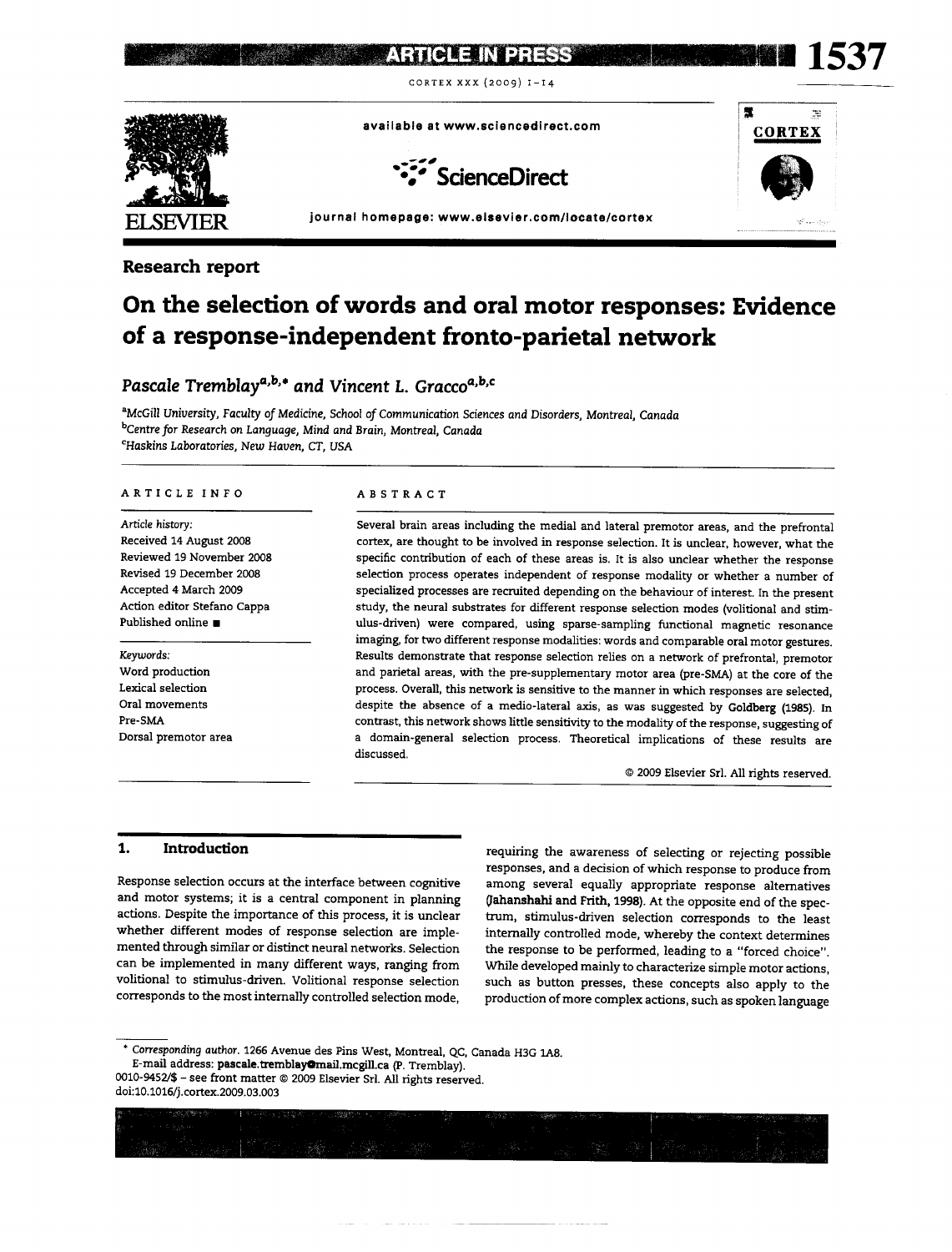**2 c** or t ex x x x (2009)  $I-I4$ 

(LNG) production. Volitional selection occurs, for instance, in verbal fluency and verb generation, tasks widely used as indexes of frontal lobe function (e.g., [Frith et al., 1991; Milner,](#page-12-0) [1964\)](#page-12-0). Forced selection occurs, for example, in picture naming and word repetition.

Currently, there is little attention focusing on incorporating response selection into contemporary models of LNG and speech. One important question is whether response selection is a domain-general process, or, alternatively, whether there are number of specialized selection processes across different domains and/or tasks. The existence of domain-general processes has important theoretical implications for modelling of spoken LNG behaviour. Contemporary models of LNG (e.g., [Indefrey and Levelt, 2004\)](#page-12-0) detail LNGspecific processes, such as lexical selection, morpho-phonological code retrieval and phonetic encoding, to the exclusion of generalized neural processes that might be shared across related behaviours. Similarly, speech production models (e.g., [Guenther et al., 2006; Riecker et al., 2005](#page-12-0)) often either ignore higher-level motor aspects or rely on poorly defined and very general constructs such as motor planning/preparation as representing domain-general processes. Despite the lack of attention that domain-general processes have received in models of spoken LNG production, there is some evidence suggesting a link between LNG and other functional motor behaviours. For instance, behavioural studies have shown a connection between speech and hand gestures [\(Gentilucci](#page-12-0) [et al., 2001; Gentilucci, 2003](#page-12-0)), and between LNG and oral motor gestures [\(Alcock et al., 2000; Alcock, 2006](#page-11-0)). Moreover, left hemisphere aphasic patients with speech-related impairments often have concomitant non-verbal oral movement impairments ([Alcock et al., 2000; Alcock, 2006\)](#page-11-0). The inclusion of non-verbal oral motor exercises in the treatment of acquired and developmental speech disorders is a common practice among speech–LNG pathologists ([Skahan et al., 2007\)](#page-13-0) despite the controversy that surrounds it ([Ballard et al., 2003;](#page-11-0) [Kimura and Watson, 1989; Ludlow et al., 2008; Weismer, 2006;](#page-11-0) [Ziegler, 2003](#page-11-0)). One possibility is that the speech/LNG production system relies on processes that are used by other nonspeech and LNG behaviours. A global understanding of brain functioning requires a thorough understanding of the extent to which neural systems supporting different behaviours overlap with one another. Examining the extent to which speech production and response selections reflect a domaingeneral processes was one of the objectives of the current study.

Another aspect of response selection that needs to be clarified concerns its neural implementation. Several brain areas, including the pre-supplementary motor area (pre-SMA), the anterior cingulated area (ACC), the dorso-lateral prefrontal cortex (DLPFC) and the inferior frontal gyrus (IFG), have been implicated in response selection. The pre-SMA has a connectivity pattern that is characterized by important projections from executive centers in the prefrontal cortex, in particular from the DLPFC ([Lu et al., 1994; Luppino et al., 1993; Wang](#page-12-0) [et al., 2005](#page-12-0)), suggesting an involvement in higher-order aspects of action. In line with this hypothesis, it has been shown recently, using functional magnetic resonance imaging (fMRI), that the presence of uncertainty regarding which motor response to prepare (random vs regular stimulus presentation) is associated with enhanced activity in the pre-SMA as well as the dorsal premotor area (PMAd), suggesting a role for these areas in response selection ([Sakai et al., 2000\)](#page-13-0). The pre-SMA, however, appears to be modulated by the manner in which responses are selected, being more strongly active for volitional than forced selection of overt [\(Alario et al.,](#page-11-0) [2006; Etard et al., 2000; Tremblay and Gracco, 2006\)](#page-11-0) and covert words [\(Crosson et al., 2001](#page-11-0)), as well as for the volitional selection of finger movements (e.g., [Deiber et al., 1996; Lau](#page-11-0) [et al., 2004, 2006; Oostende et al., 1997; Sakai et al., 2000; Ull](#page-11-0)[sperger and von Cramon, 2001](#page-11-0)). A role for the pre-SMA in response selection, however, is not without controversy. It has been suggested that the pre-SMA is not involved in response selection but instead in response set reconfiguration or in resolving conflict among competing response alternatives [\(Garavan et al., 2003; Nachev et al., 2005; Rushworth](#page-12-0) [et al., 2002, 2004](#page-12-0);) or in response initiation ([Mueller et al., 2007\)](#page-12-0). Proponents of these alternative hypotheses have suggested that the PMA and the anterior cingulate area (ACC), but not the pre-SMA, are involved in response selection. Thus, although it is clear that frontal premotor areas play a role in response selection, the specific contribution of each area to this process remains ambiguous.

Aside from the premotor areas, different parts of the prefrontal cortex have also been implicated in response selection: the left IFG and the DLPFC. Several studies have shown that activity in the left IFG is modulated by response selection, being more strongly active for volitional word selection compared with constrained word selection ([Abra](#page-11-0)[hams et al., 2003; Crosson et al., 2001; Etard et al., 2000; Phelps](#page-11-0) [et al., 1997; Thompson-Schill et al., 1997; Tremblay and](#page-11-0) [Gracco, 2006](#page-11-0)). This finding suggests that the left IFG is involved in the selection of words. Alternatively, the IFG might be involved in the selection of all kinds of motor responses, not restricted to the production of words [\(Thompson-Schill](#page-13-0) [et al., 1997](#page-13-0)). This latter interpretation, however, is challenged by the fact that selection of motor responses (e.g., button presses), as well as spatial location, both appear to recruit the dorso-lateral prefrontal area (DLPFC) ([Frith et al., 1991; Hyder](#page-12-0) [et al., 1997; Jahanshahi et al., 1999a, 1999b; Lau et al., 2004](#page-12-0); [Rowe et al., 2000; Schumacher and D'Esposito, 2002; Schu](#page-13-0)[macher et al., 2007](#page-13-0)), but not the IFG, suggesting that the left IFG might be involved only in selecting words, not other types of responses. Recent repetitive transcranial magnetic stimulation (rTMS) experiments have shown that stimulation over the left DLPFC affects the manner in which responses (numbers and letters) are selected ([Jahanshahi and Dirn](#page-12-0)[berger, 1998](#page-12-0)). Word generation typically requires some linguistic processing to take place (e.g., semantic search), processes that are not involved in the selection of oral motor responses, such as finger movements, which might explain the absence of the IFG in many studies of finger movement selection, and its presence in the overwhelming majority of studies involving the production of words. In sum, although several brain areas (pre-SMA, ACC, PMA, DLPFC and IFG) appear to play a role in response selection, their precise contribution remains unclear. The goal of the present study was therefore to examine, using sparse-sampling fMRI [\(Eden](#page-11-0) [et al., 1999; Edmister et al., 1999;](#page-11-0) [Gracco et al., 2005\)](#page-12-0), the contribution of these areas to volitional and forced response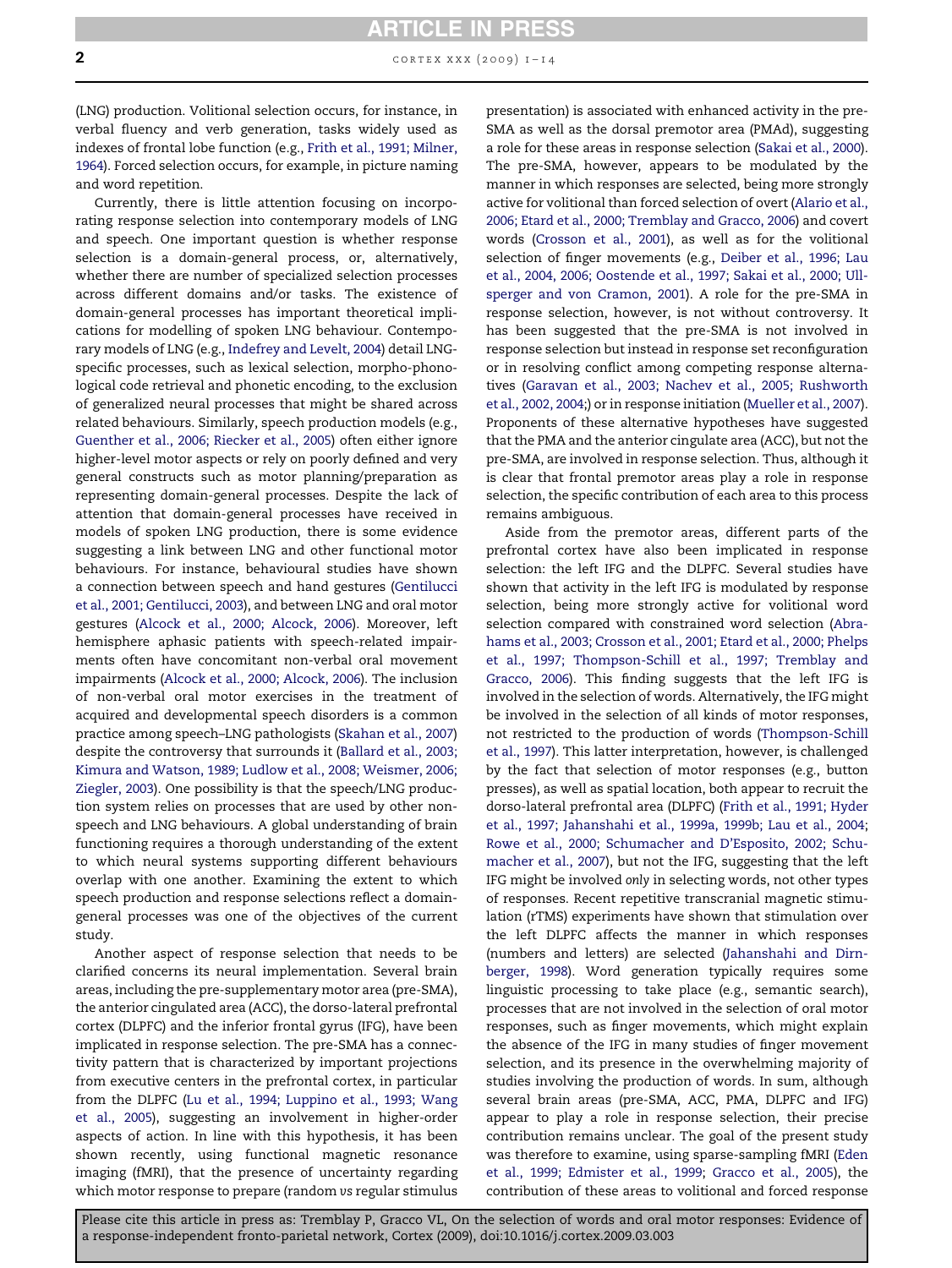$C$  ORTEX XXX (2009)  $I-I$  4 3

selection. In order to extract the most general, responseindependent aspects of the selection process, two different response modalities, words and oral motor gestures, were used.

### 2. Methods

#### 2.1. Participants

Eighteen (18) healthy right-handed adults, balanced for gender, participated in this study (mean age  $29.31 \pm 5$  years). All participants were right-handed according to the Edinburgh Handedness Inventory ([Oldfield, 1971\)](#page-13-0) and were native speakers of either Canadian English or Canadian French. The mean number of years of education was  $18.24 \pm 1.9$  years. All participants scored normal or above normal on a test of mild cognitive disorder, the Montreal Cognitive Assessment [\(Nasreddine et al.,](#page-13-0) [2005](#page-13-0)). All participants had normal or corrected-to-normal vision, and reported no history of speech, LNG or learning difficulties. Participants were screened for any contraindication to MRI. Informed written consent was obtained from each participant. The study was approved by the Magnetic Resonance Research Committee (MRRC) and the Montreal Neurological Institute (MNI) Research Ethics Committee.

#### 2.2. Study procedure

The experiment consisted of participants producing words aloud (either in French or in English, depending on participants' native LNG) and non-verbal oral motor gestures. The possible response was one of three different words or three different oral motor gestures. The words and oral gestures were matched such that each response was short, articulated mainly with the lips, and required the production of a sound or a noise. [Table 1](#page-2-0) provides the characteristics of these words and gestures. As shown in [Fig. 1](#page-3-0), all trials began with the presentation of a visual stimulus on an LCD projector, which the participants viewed through a mirror that was attached to the head coil. All stimuli were delivered by a Dell Precision laptop computer running Presentation software (Neurobehavioural System, Albany, CA, USA).

Each response was elicited under two different selection modes: forced choice and volitional. In the forced choice condition, the visual cues were single digit numbers (1–3), which completely specified the required response. On each trial, a digit was presented within a geometrical shape (a circle or a square). The geometrical shape determined the response modality (words or gestures), while the number indicated which particular response to produce (see [Table 1\)](#page-2-0). In the volitional selection condition, the number 0 was presented on the screen, within a circle or a square, indicating to participants that they could select any of the response within the appropriate response modality (words, gestures). The forced choice and volitional selection conditions differed only along one dimension, the selection mode. All other aspects of the tasks were comparable: the working memory load, the required attention level (sustained), the motor planning and motor output and the complexity of the visual stimuli. Anticipatory effects were avoided by presenting the experimental conditions in a completely randomized fashion.

For half the participants, circles were initially paired with gestures while squares were paired with words. For the other half, the assignment was reversed. The meaning of the geometrical shapes was randomly switched during the experiment. Since these response-switching trials were included to address a separate issue (response conflict), they were not included in the current analyses and will not be discussed further. The structure of these trials is illustrated in [Fig. 1](#page-3-0).

| Table 1 - Characteristics of the motor responses (words and gestures) used in the experiment. |               |                       |                       |                   |                           |            |                   |                           |                    |                    |                    |
|-----------------------------------------------------------------------------------------------|---------------|-----------------------|-----------------------|-------------------|---------------------------|------------|-------------------|---------------------------|--------------------|--------------------|--------------------|
| <b>LNG</b>                                                                                    | Word          | Gestures              | Concret. <sup>a</sup> | Fam. <sup>b</sup> | <b>KFFRO</b> <sup>c</sup> | $T-LFROd$  | Freq <sup>e</sup> | Written freg <sup>t</sup> | Phon. <sup>g</sup> | Syll. <sup>h</sup> | Artic <sup>1</sup> |
| English                                                                                       | Gray<br>Fish  | Growling<br>Raspberry | 471<br>597            | 531<br>583        | 80<br>70                  | 891<br>505 | N/A<br>N/A        | N/A<br>N/A                | 3<br>3             |                    | Back<br>Lips       |
| French                                                                                        | Pot<br>Grand  | Kiss<br>Growling      | 584<br>N/A            | 548<br>N/A        | 35<br>N/A                 | 597<br>N/A | N/A<br>93         | N/A<br>144                | 3<br>3             | $\mathbf{1}$       | Lips<br>Lips       |
|                                                                                               | Fils<br>Point | Raspberry<br>Kiss     | N/A<br>N/A            | N/A<br>N/A        | N/A<br>N/A                | N/A<br>N/A | 382<br>192        | 247<br>272                | 3<br>3             | $\mathbf{1}$       | Lips<br>Lips       |

Note: to accommodate the native LNG of the participants, two comparable sets of three words were created, one in French and one in English. All participants were native speaker of one of these LNGs. Words and gestures on the same row were paired.

a Concreteness rating (100–700) for the English words according to the MRC Psycholinguistic database [\(http://www.psy.uwa.edu.au/mrcdatabase/](http://www.psy.uwa.edu.au/mrcdatabase/uwa_mrc.htm) [uwa\\_mrc.htm\)](http://www.psy.uwa.edu.au/mrcdatabase/uwa_mrc.htm).

b Familiarity rating (100–700) for the English words according to the MRC Psycholinguistic database.

c KFRQ: Kucera–Francis written frequency (>0) for the English words according to the MRC Psycholinguistic database.

d T-LFRQ: Thorndike–Lorge written frequency (0–3,000,000) for the English words according to the MRC Psycholinguistic database.

e Frequency rating for the French words based on a corpus of recent movie sub-titles containing 16.6 millions words taken from 2960 movies [\(www.lexique.org](http://www.lexique.org)). The maximal frequency is 33,959.88 and the average is 64.83.

f Written frequency rating for the French words based on a corpus of texts containing 14.7 millions words taken from 218 books published between 1950 and 2000 (FranText; [www.lexique.org\)](http://www.lexique.org). The maximal frequency is 38,943.65 and the average is 48.37.

g Number of phonemes.

h Number of syllables.

<span id="page-2-0"></span>i Main place of articulation.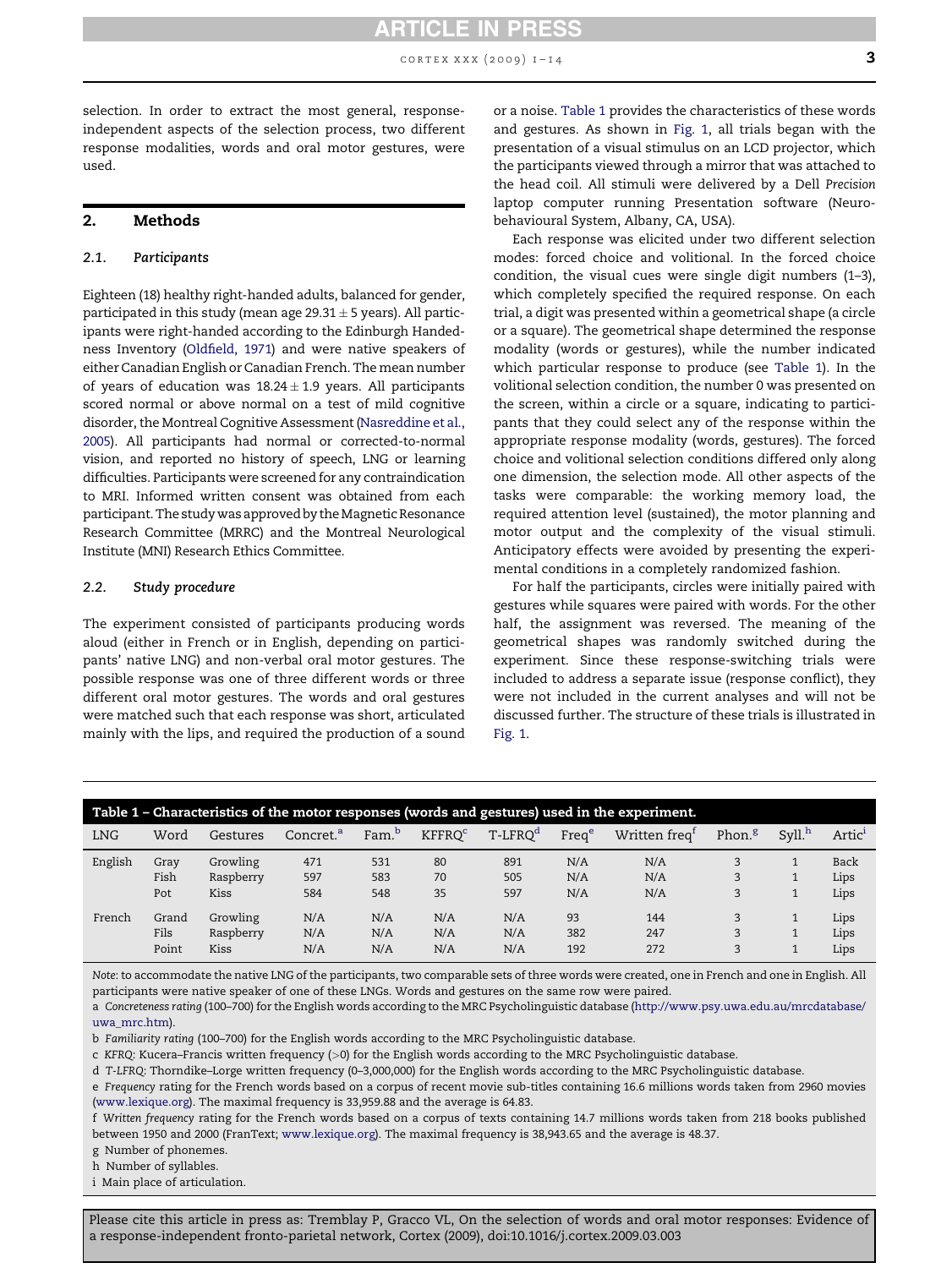**4** cortex xxx (2009)  $I-I4$ 



Fig. 1 – Schematic representation of the stimuli presented to the participants. Each experimental trial had the same general organization, starting with a blank screen followed by a visual cue for 1.2 sec. Participants were instructed not to respond until the cue had disappeared from the screen. The disappearance of the cue was time-locked to the end of the volume acquisition during the delay in TR. During the baseline trials (panels A and B) participants produced no response. Panels C through H illustrate the six forced choice trials and panels I and J illustrate the two types of volitional selection trials.  $V =$  volume acquisition.  $D =$  delay in TR. S = stimulus presentation. Panels K and L illustrate the organization of the response-switching trials (not included in the analysis). Instead of a blank screen, the trials started with an instruction to either switch between rules (switch) or to continue with the same rule (stay).

<span id="page-3-0"></span>The experiment contained a total of 656 trials (328 exp; 328 baseline), of which 120 were forced choice and 120 were volitional selection. On each trial, a visual stimulus was presented for 1.2 sec. Participants were instructed to produce a response as quickly as possible following the offset of the stimulus, which was time-locked to the end of volume acquisition. Each experimental trial was followed by

a baseline trial (rest), during which a fixation point was presented in the middle of the screen.

On the day of scanning, participants were introduced to the stimulus/responses (SR) associations through a short computer-training program and then practiced the tasks until they were able to perform the task without error.

#### 2.3. Behavioural data: acquisition and analysis

Participants' responses were recorded through an MR compatible microphone (Resonance technology, Northridge, CA, USA) and digitized directly to disk. The recordings were evaluated by a research assistant naïve to the purpose of the study and the number and types of errors were calculated. Four types of errors were documented: misses (no response), within-class errors (number errors), across-class errors (type errors) and a combined (number and type) error. A number error was defined as a failure to retrieve/produce the appropriate word or gesture corresponding to the digit stimuli (1, 2 or 3) with the correct response modality (word, gesture). For example, producing the word fish instead of the word gray in response to stimulus 1. A type error was defined as the failure to retrieve/produce the appropriate response modality. For example, producing the word pot instead of producing a kissing gesture, both responses being associated with the same stimulus number, but belonging to different response modalities. For the forced choice condition, all three types of errors could and did occur. For the volitional selection condition, only misses and type errors could occur, since no number decoding was required. For each participant, the percentage of errors within and across response modality (compared to total the number of experimental trials) was derived. Fisher non-parametric sign test was used to determine whether accuracy was influenced by response modality.

To accommodate the native LNG of the participants, two comparable sets of words were created, one in French and one in English. A LNG variable (English, French) was included in the analysis as a between-subject factor only to ensure that the performance of all participants was similar regardless of the LNG in which they performed the experiment. Pairedsample t-tests were used for post hoc comparisons.

The RTs were not analyzed because a delayed response paradigm was used, in which participants were given over 1 sec to prepare their response.

### 2.4. Image acquisition

The data were acquired on a 3T Siemens Sonata MR scanner at the MNI. Thirty-four axial slices (whole brain coverage) oriented parallel to an imaginary line passing connecting the anterior and posterior commissure (AC-PC line) line (thickness =  $4 \text{ mm}$ , no gap, field-of-view  $(FOV) = 256 \times 256$  mm<sup>2</sup>, matrix = 64  $\times$  64) were acquired in 2.06 sec using a multislice gradient-echo EPI sequence (echo time (TE) = 50 msec, repetition time (TR) = 5 sec, delay in  $TR = 2.94$  sec). The delay in TR occurred following each volume acquisition. The slices had a spatial resolution of  $4 \times 4 \times 4$  mm. Four experimental runs (13 min each) resulted in the acquisition of 656 T2\*-weighted BOLD images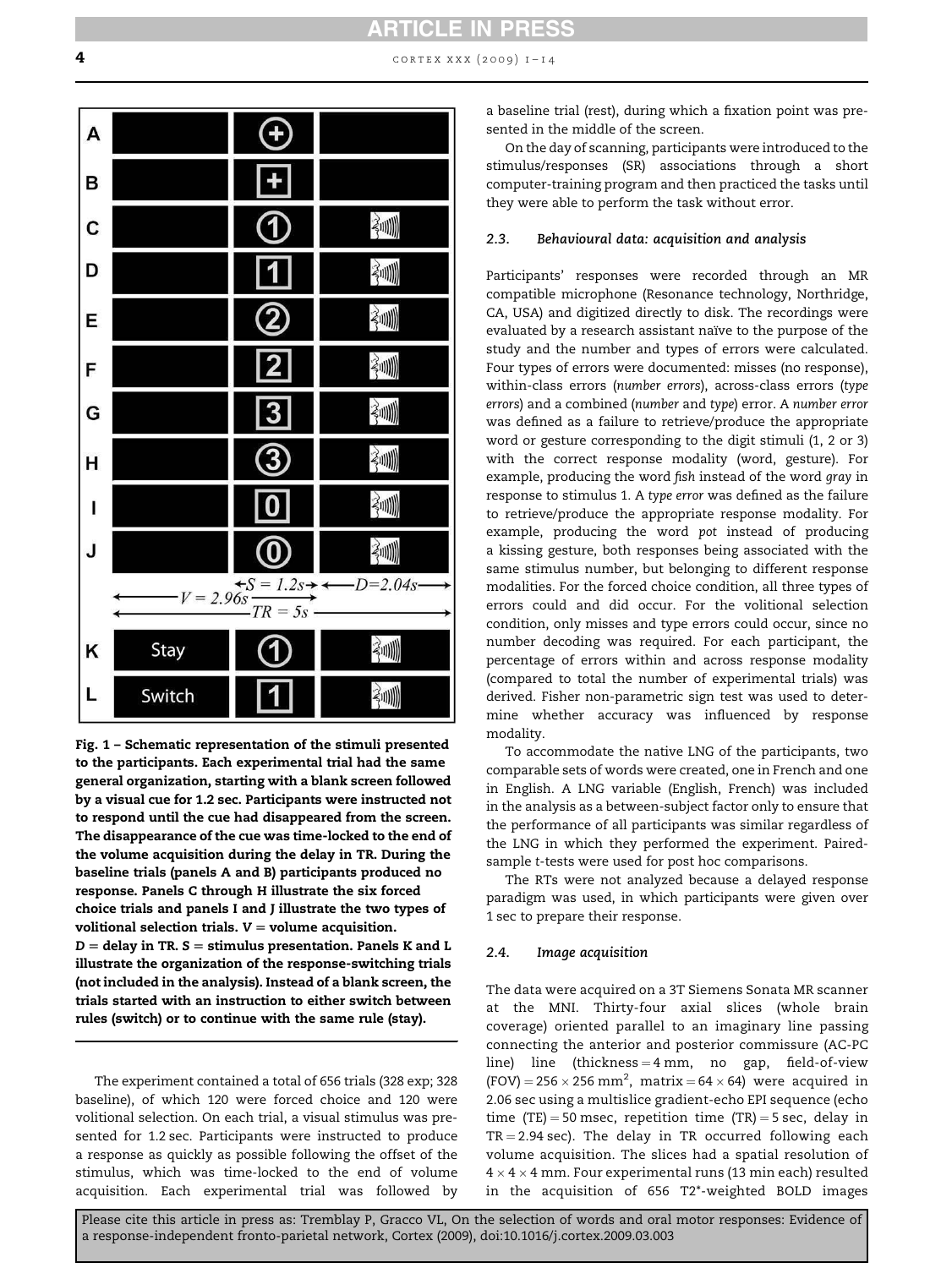$C$  ORTEX XXX (2009)  $I-I$  4

acquired in an interleaved order. High-resolution T1 weighted volumes were acquired for anatomical localization (matrix 256  $\times$  256 mm, 160 slices,  $1 \times 1 \times 1$  mm, no gap,  $TE = 9.2$  msec,  $TR = 22$  msec). Participant's head was immobilized by means of a vacuum-bag filled with polystyrene balls and a forehead-restraining device (Hybex Innovations, St-Leonard, QC, Canada).

#### 2.5. Image analysis

The functional images were realigned across runs by performing a rigid-body transform with the 4th frame of the 1st functional run as the target image (AFNI, [Cox and Jesmano](#page-11-0)[wicz, 1999\)](#page-11-0). The six movement parameters (x, y, z and roll, pitch and yaw) were inspected for each volume. Data were low pass filtered using an 8-mm full width at half maximum (FWHM) Gaussian kernel. Statistical analysis of fMRI data was performed using a linear model with correlated errors (Neurolens, Montreal). The design matrix of the linear model was convolved with a hemodynamic response function modeled as a difference of two gamma functions timed to coincide with the acquisition of each slice. The motion parameters were included in the model as a covariate of no interest ([Friston](#page-12-0) [et al., 1996\)](#page-12-0). Temporal drift was removed by adding a cubic spline in the frame times to the design matrix (one covariate per 2 min of scan time), and spatial drift was then removed by adding a covariate in the whole volume average. The correlation structure was modeled as an autoregressive process of degree 1. At each voxel, the autocorrelation parameter was estimated from the least squares residuals using the Yule– Walker equations, after a bias correction for correlations induced by the linear model. In order to compute group data, participants' data were transformed into stereotaxic space using the MNI305 template and re-sampled to  $1 \times 1 \times 1$  mm [\(Collins et al., 1994\)](#page-11-0), and combined using a mixed effects linear model for the effects (as data) with fixed effects standard deviations taken from the previous analysis. This was fitted using restricted maximum likelihood (REML) implemented by the Expectation/Maximization (EM) algorithm. A random effects analysis was performed by first estimating the ratio of the random effects variance to the fixed effects variance, then regularizing this ratio by spatial smoothing with a Gaussian filter. The variance of the effect was then estimated as the smoothed ratio multiplied by the fixed effect variance. The amount of smoothing was chosen to achieve 100 effective degrees of freedom ([Worsley et al., 2002\)](#page-13-0).

The statistical analysis was based on a set of subtractions and focused on the main effect of selection mode (volitional– forced; forced–volitional), the main effect of response modality (words–gestures; gestures–words), and the interaction between selection mode and response modality [(volitional words–forced words) – (volitional gestures–forced gestures)]. A t-statistical image for each of these contrasts was computed. The resulting t-statistic images were searched automatically for significant clusters of voxels activated at  $p < .05$ , corrected for multiple comparisons using the minimum given by a Bonferroni correction and random field theory, taking into account the non-isotropic spatial correlation of the errors and the number of voxels (1,000,000) [\(Worsley et al., 2002](#page-13-0)). Only peaks within clusters of 50 voxels (.05 ml) or more were considered significant.

In addition to the subtraction analyses, we also performed two complementary conjunction analyses [\(Price and Friston,](#page-13-0) [1997](#page-13-0)). These analyses were performed in order to reveal the commonalities between the volitional and the forced selection modes, and the two response modalities. For each subject, we first computed four pairs of contrasts, two for the selection mode (volitional–baseline; forced–baseline), and two for the response modality (words–baseline; gestures–baseline). Using NeuroLens, we then performed two conjunctions analyses based on the subjects' contrasts (selection, modality). To test the conjunction null hypothesis [\(Nichols et al.,](#page-13-0) [2005](#page-13-0)), only voxels that were significantly active at  $p < .05$ (corrected) in all the subjects for each contrast were included in the final image.

### 3. Results

#### 3.1. Spontaneous production of words and gestures

The percentage of use of each word and each gesture for the VOL condition was tabulated and is presented in [Table 2](#page-5-0), for each participant.

#### 3.2. Errors

In general, the percentage of errors was low (mean  $= 5.03 \pm 2.89\%$ ; median 4.27%). The most common type of error, for both volitional and forced selection, was type errors, i.e., the production of the correct response within the incorrect response modality (saying gray instead of growling, for instance). This error occurred in 2.83% of all experimental trials. The analysis of the errors in the volitional condition revealed no significant overall difference between the words and gestures, with average errors at 1% ( $p = .77$ ), and no significant difference ( $p \ge .05$ ) between words and gestures within any of the errors (misses and type errors). The analysis of errors in the forced condition also revealed no significant overall difference between words and gestures, with average errors at 1.47 and 1.53% respectively ( $p = 1.00$ ), and no significant difference ( $p \ge .05$ ) between words and gestures within any of the errors (misses, type, and number errors). Given the very small number of errors, all trials were included in the analysis of the fMRI data.

#### 3.3. Neuroimaging results

#### 3.3.1. Selection mode

As shown in [Fig. 2](#page-5-0)A, the conjunction analysis revealed that the volitional and the forced selection conditions were associated with activations in a large network of cortical and subcortical areas that were bilaterally distributed. This network included the pre-SMA (extending into the anterior cingulate sulcus – ACS), large segments of the parietal lobe, the premotor area (dorsal and ventral), the thalamus and the globus pallidus (see [Table 3\(](#page-6-0)A) for the list of all activations). Of these regions, five showed a significant main effect of selection (volitional > forced), as revealed by the direct contrast of volitional and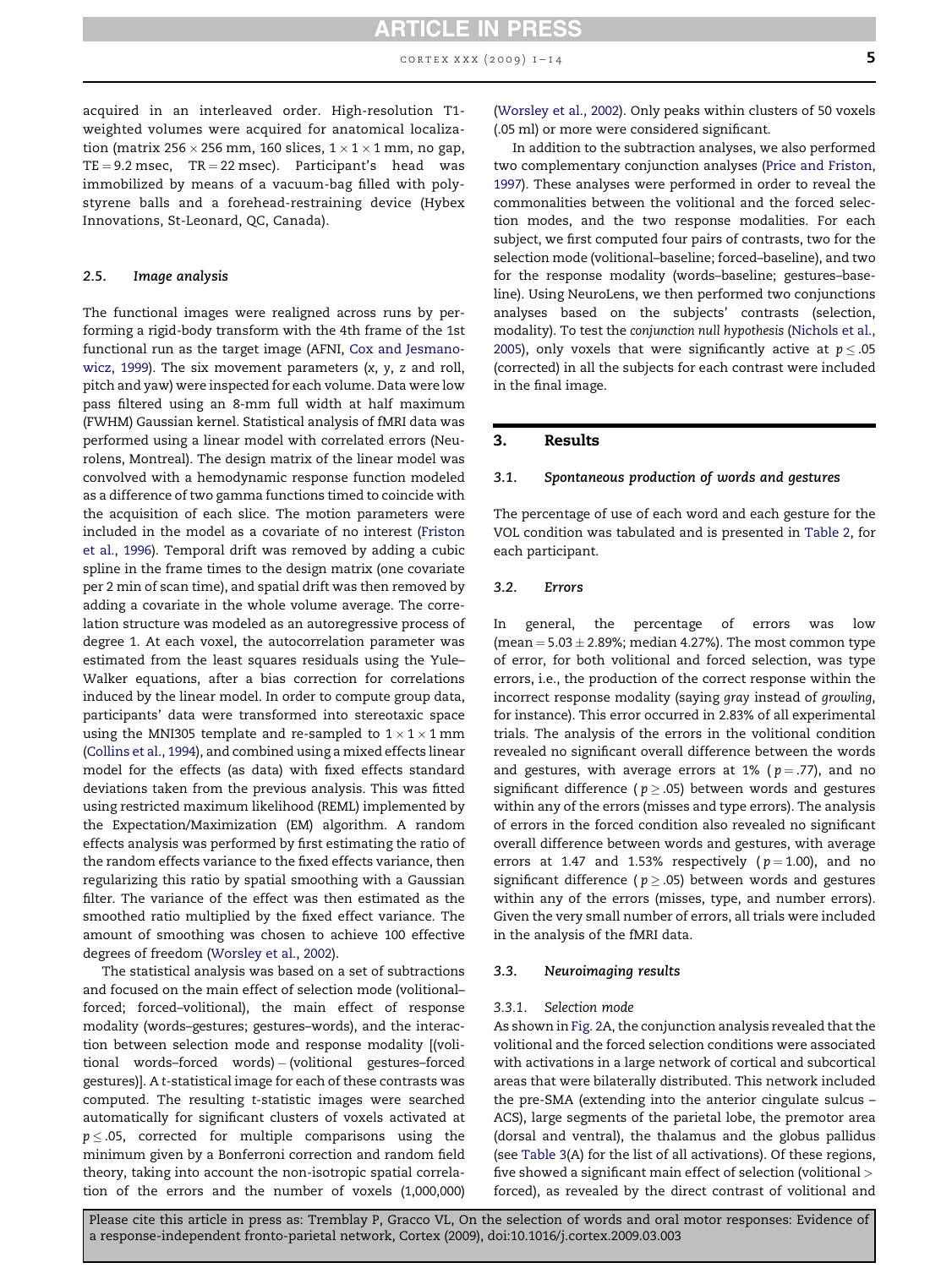# 6 **6 c**  $\alpha$  **c**  $\alpha$  **c**  $\alpha$  **c**  $\alpha$  **c**  $\alpha$  **c**  $\alpha$  **c**  $\alpha$  **c**  $\alpha$  **c**  $\alpha$  **c**  $\alpha$  **c**  $\alpha$  **c**  $\alpha$  **c**  $\alpha$  **c**  $\alpha$  **c**  $\alpha$  **c**  $\alpha$  **c**  $\alpha$  **c**  $\alpha$  **c**  $\alpha$  **c**  $\alpha$  **c**  $\alpha$  **c**  $\alpha$  **c**  $\alpha$  **c**  $\alpha$

| Table 2 - Percentage of use of each word and each gesture, in the VOL trials.                                                                          |              |   |                |                 |               |           |           |             |               |           |  |  |
|--------------------------------------------------------------------------------------------------------------------------------------------------------|--------------|---|----------------|-----------------|---------------|-----------|-----------|-------------|---------------|-----------|--|--|
| <b>SID</b>                                                                                                                                             | <b>LNG</b>   | G | Words          |                 |               |           | Gestures  |             |               |           |  |  |
|                                                                                                                                                        |              |   | Gray/grand (%) | $Fish/fils$ $%$ | Pot/point (%) | Total (%) | Growl (%) | Kiss $(\%)$ | Raspberry (%) | Total (%) |  |  |
| 1                                                                                                                                                      | E            | F | 31.7           | 27.0            | 41.3          | 100.0     | 46.7      | 28.3        | 25.0          | 100.0     |  |  |
| $\overline{2}$                                                                                                                                         | E            | F | 45.6           | 29.1            | 25.3          | 100.0     | 48.8      | 29.8        | 21.4          | 100.0     |  |  |
| 3                                                                                                                                                      | E            | F | 25.4           | 40.7            | 33.9          | 100.0     | 30.8      | 26.2        | 43.1          | 100.0     |  |  |
| $\overline{4}$                                                                                                                                         | E            | F | 15.3           | 40.3            | 44.4          | 100.0     | 37.6      | 25.9        | 36.5          | 100.0     |  |  |
| 5                                                                                                                                                      | E            | M | 30.0           | 47.5            | 22.5          | 100.0     | 15.5      | 36.9        | 47.6          | 100.0     |  |  |
| 6                                                                                                                                                      | E            | M | 20.7           | 49.4            | 29.9          | 100.0     | 26.9      | 17.9        | 55.1          | 100.0     |  |  |
| 7                                                                                                                                                      | E            | M | 27.5           | 41.3            | 31.3          | 100.0     | 26.5      | 55.4        | 18.1          | 100.0     |  |  |
| 8                                                                                                                                                      | E            | M | 38.9           | 14.8            | 46.3          | 100.0     | 41.9      | 43.5        | 14.5          | 100.0     |  |  |
| 9                                                                                                                                                      | E            | M | 33.3           | 34.5            | 32.2          | 100.0     | 35.1      | 42.9        | 22.1          | 100.0     |  |  |
| 10                                                                                                                                                     | F            | F | 52.5           | 30.0            | 17.5          | 100.0     | 13.6      | 55.6        | 30.9          | 100.0     |  |  |
| 11                                                                                                                                                     | F            | F | 28.4           | 56.8            | 14.8          | 100.0     | 34.2      | 15.8        | 50.0          | 100.0     |  |  |
| 12                                                                                                                                                     | F            | F | 45.7           | 29.6            | 24.7          | 100.0     | 54.1      | 27.0        | 18.9          | 100.0     |  |  |
| 13                                                                                                                                                     | $\mathbf{F}$ | F | 33.7           | 29.1            | 37.2          | 100.0     | 43.0      | 44.3        | 12.7          | 100.0     |  |  |
| 14                                                                                                                                                     | F            | F | 27.2           | 33.3            | 39.5          | 100.0     | 28.0      | 45.1        | 26.8          | 100.0     |  |  |
| 15                                                                                                                                                     | $\mathbf{F}$ | M | 26.8           | 51.2            | 22.0          | 100.0     | 22.0      | 34.1        | 43.9          | 100.0     |  |  |
| 16                                                                                                                                                     | F            | M | 38.3           | 30.9            | 30.9          | 100.0     | 40.0      | 42.5        | 17.5          | 100.0     |  |  |
| 17                                                                                                                                                     | F            | M | 37.5           | 28.8            | 33.8          | 100.0     | 28.2      | 28.2        | 43.5          | 100.0     |  |  |
| 18                                                                                                                                                     | $\mathbf{F}$ | M | 32.1           | 28.6            | 39.3          | 100.0     | 44.4      | 27.2        | 28.4          | 100.0     |  |  |
| GA                                                                                                                                                     |              |   | 32.8           | 35.7            | 31.5          | 100.0     | 34.3      | 34.8        | 30.9          | 100.0     |  |  |
| Note: SID = subject identification number. LNG = language ( $F =$ French; $E =$ English). G = gender: ( $M =$ male; $F =$ female). GA = grand average. |              |   |                |                 |               |           |           |             |               |           |  |  |



<span id="page-5-0"></span>Fig. 2 – Top panel (A): conjunction of the subject-level volitional and forced selection contrasts (volitional selection–baseline and forced selection-baseline). In red are activations that survived a set significance threshold ( $p \ge 0.05$ , corrected). The data are overlaid on sagittal and axial views of a participant's T1-weighted MRI transformed into stereotaxic space using the MNI305 template. Bottom panel (B): group-level activation ( $N = 18$ ) for the contrast of volitional-forced selection, collapsed across response modality. Only significant activations are displayed ( $p \le 0.05$ ), corrected for multiple testing, taking into account the size of the search region (1,000,000 voxels) and the smoothness of the data [\(Worsley et al., 1996\)](#page-13-0). All coordinates are in MNI space.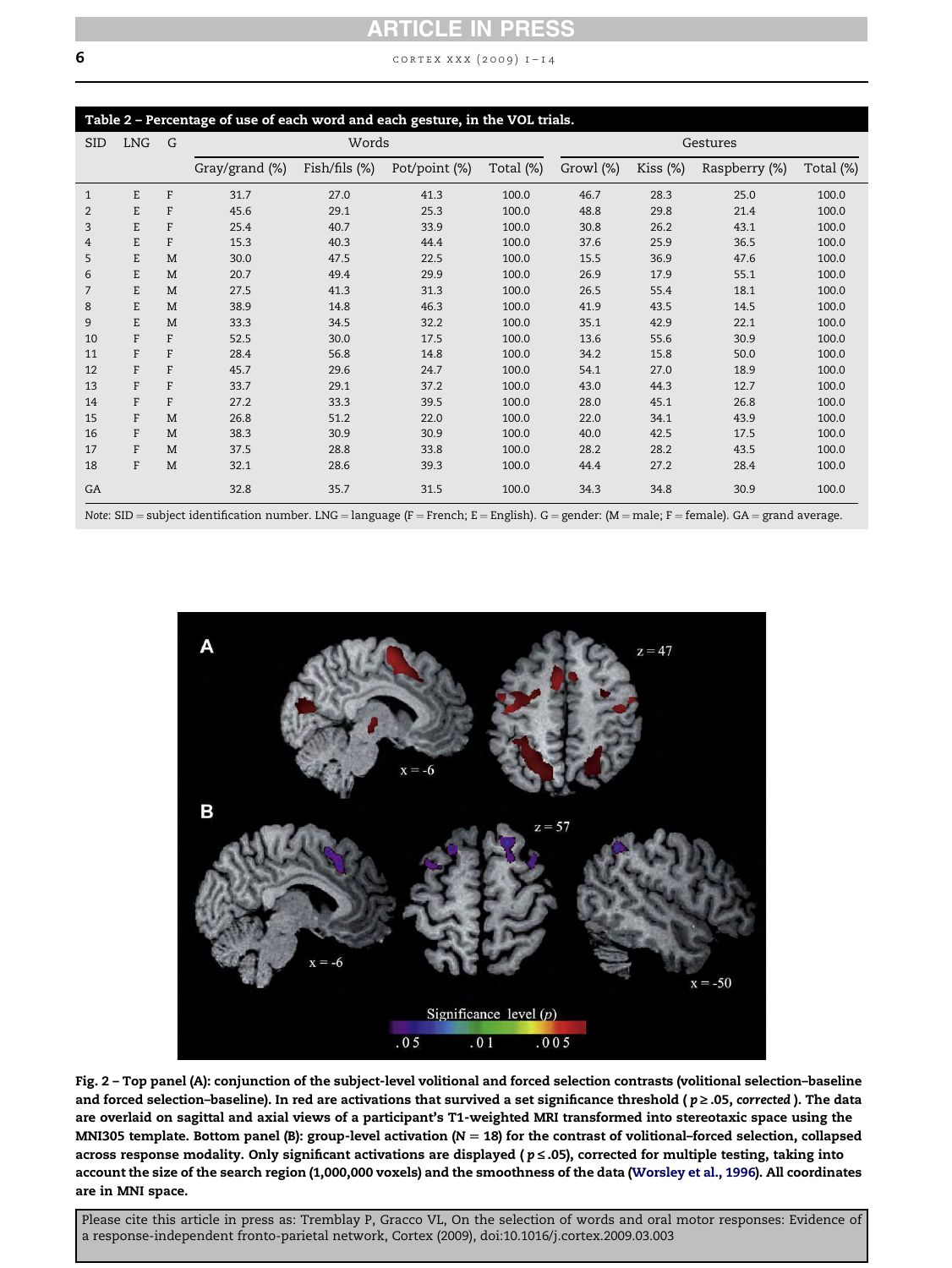# $C$  ORTEX XXX (2009) 1-14

Table 3 – Commonalities and differences between Volitional and Forced selection (collapsed across response modality). Coordinates are in MNI space.

| Location                                                         | Hemi         | p             | X          | Y         | Z              | N      |  |  |  |  |
|------------------------------------------------------------------|--------------|---------------|------------|-----------|----------------|--------|--|--|--|--|
|                                                                  |              |               |            |           |                | voxels |  |  |  |  |
| A. Conjunction of the forced and volitional selection conditions |              |               |            |           |                |        |  |  |  |  |
| SMA-proper                                                       | $L + R$      | $\geq$ .00001 | $-4$       | $-2$      | 58             | 6882   |  |  |  |  |
| Pre-SMA/ACS                                                      |              | $\geq$ .00001 | $-7$       | 6         | 50             |        |  |  |  |  |
| Primary sensorimotor<br>area                                     | L            | $\geq$ .00001 | $-47 - 16$ |           | 39             | 8790   |  |  |  |  |
| Ventral premotor cortex                                          |              | $\geq$ .00001 | $-49$      | $-2$      | 34             |        |  |  |  |  |
| Dorsal premotor cortex                                           |              | $\geq$ .00001 | $-26$      | $-7$      | 52             |        |  |  |  |  |
| IFG, pars opercularis                                            |              | $\geq$ .00001 | $-52$      | 6         | 24             |        |  |  |  |  |
| Primary sensorimotor<br>area                                     | R            | $\geq$ .00001 |            | $47 - 13$ | 36             | 7034   |  |  |  |  |
| Ventral premotor<br>cortex/IFG, pars<br>opercularis              |              | $\geq$ .00001 | 44         | 6         | 27             |        |  |  |  |  |
| Dorsal premotor cortex                                           |              | .000072       | 34         | $-5$      | 49             |        |  |  |  |  |
| Posterior cingulate                                              | L            | .001          | $-10 - 73$ |           | 11             | 26,020 |  |  |  |  |
| gyrus                                                            | R            |               |            | $15 - 66$ | 11             |        |  |  |  |  |
| <b>IPC</b>                                                       | L            | $\geq$ .00001 | $-32 - 48$ |           | 44             |        |  |  |  |  |
|                                                                  | R            | .00003        |            | $32 - 48$ | 46             |        |  |  |  |  |
| Central sulcus/postcentral R                                     |              | .003          |            | $21 - 29$ | 62             | 1075   |  |  |  |  |
| gyrus                                                            | L            | .002          | $-19 - 31$ |           | 61             | 1074   |  |  |  |  |
| Thalamus                                                         | L            | .002          |            | $-8 - 21$ | $\overline{2}$ | 1652   |  |  |  |  |
|                                                                  | $\mathbb{R}$ | .003          |            | $10 - 18$ | $\mathbf{1}$   | 547    |  |  |  |  |
| Globus pallidus                                                  | R            | .029          | 22         | 3         | 3              | 314    |  |  |  |  |
|                                                                  | L            | .004          | $-21$      | $\Omega$  | 3              | 904    |  |  |  |  |
| Planum temporale                                                 | L            | $\geq$ .0001  | $-36 - 33$ |           | 14             | 1116   |  |  |  |  |
|                                                                  | R            | $\geq$ .0001  |            | $40 - 30$ | 14             | 1102   |  |  |  |  |
|                                                                  |              |               |            |           |                |        |  |  |  |  |
| $B.$ Volitional $>$ forced<br>Pre-SMA/ACS                        | L            | .019          | $-6$       | 13        | 50             | 449    |  |  |  |  |
| Middle frontal                                                   | L            | .019          | $-35$      | 6         | 55             | 140    |  |  |  |  |
| gyrus                                                            | $\mathbb{R}$ | .014          | 36         | 11        | 53             | 532    |  |  |  |  |
| (dorsal premotor area)                                           |              |               |            |           |                |        |  |  |  |  |
| Angular gyrus                                                    | L            | .007          | $-48 - 57$ |           | 48             | 486    |  |  |  |  |
| Superior frontal gyrus                                           | L            | .019          | $-21$      | 19        | 57             | 115    |  |  |  |  |
|                                                                  | $\mathbb{R}$ | .007          | 19         | 26        | 56             | 403    |  |  |  |  |
| Middle frontal gyrus                                             | L            | .050          | $-34$      |           | $53 - 12$      | 84     |  |  |  |  |
| $C.$ Forced $>$ volitional                                       |              |               |            |           |                |        |  |  |  |  |
| Inferior occipital gyrus                                         | L            | .019          | $-38 - 88$ |           | -5             | 71     |  |  |  |  |
|                                                                  | R            | .009          |            | $35 - 88$ | $-5$           | 221    |  |  |  |  |
|                                                                  |              |               |            |           |                |        |  |  |  |  |

forced selection (collapsed across response modality) (see [Fig. 2](#page-5-0)B). These regions were the left pre-SMA, the bilateral middle frontal gyrus (corresponding to the dorsal premotor area), the bilateral superior frontal gyrus, and the ventral part of the middle frontal gyrus (see [Table 3](#page-6-0) for the coordinates). The opposite contrast, forced minus volitional selection (collapsed across response modalities) revealed only two significant clusters, which were located on the left and right inferior occipital gyrus (see [Table 3](#page-6-0) for the coordinates).

#### 3.3.2. Response modality

<span id="page-6-0"></span>[Fig. 3A](#page-7-0) illustrates the results of the conjunction analysis. As can be seen in the figure, a number of areas were bilaterally

activated for the words and the gestures, including the primary sensorimotor cortex, the SMA, ACS, premotor cortex (ventral) and many others (see [Table 4](#page-7-0) for the coordinates). The contrast of the words minus the gestures yielded no significant activation. The opposite contrast, the gestures minus the words, yielded significant activation in two frontal lobes regions: in the most anterior portion of the superior frontal gyrus, on the left hemisphere, and on a more ventral portion of the superior frontal gyrus, corresponding to the frontopolar area (see [Fig. 3B](#page-7-0)).

### 3.3.3. Response selection within modality

The contrast of volitional–forced selection, for the words, yielded significant activation in four cortical regions: the pre-SMA, the superior frontal gyrus, the middle frontal gyrus, corresponding to the rostral aspect of the dorsal premotor area (PMAd), and the ventral part of the IFG, corresponding to area orbitalis (see [Fig. 4](#page-8-0)). The coordinates of the local maxima are presented in [Table 5\(](#page-9-0)A and B). For the gestures, activation was found in the pre-SMA and in the ventral part of the left middle frontal gyrus, anterior to area orbitalis.

#### 3.3.4. Selection by modality interaction

This analysis revealed an interaction in the left angular gyrus, in the ventral part of the left middle frontal gyrus and in the rostral PMAd, bilaterally. The coordinates of the local maxima are presented in [Table 5](#page-9-0)(C).

In order to better understand the pattern of activation in the PMAd, we conducted an region of interest analysis (ROI) on this region with mean coordinates  $-22$ , 17, 57 and 36, 17, 57. Each ROI was defined as a 10  $mm<sup>3</sup>$  region. For each participant, the mean percent change for the left and right PMAd was computed for each condition compared to the visual fixation baseline (forced words, forced gestures, volitional words, volitional gestures) and inspected to ensure that all values were within the known normal range for signal originating from the brain. Mean percent change ranged from  $-.7$  to 1% with an overall mean of .46% ( $\pm$ .39 SD), well within normal range (e.g., [Hoge et al., 1999; Kemeny et al., 2005\)](#page-12-0). A set of Bonferroni corrected paired-sample t-tests (two-tailed) was conducted on the mean percent change data. Results showed that the contrast of volitional and forced selection was only significant for the words, in both the left (words:  $p < .001$ ; gestures:  $p = .37$ ) and the right PMAd (words:  $p = .008$ ; gestures:  $p = .21$ ), consistent with the whole brain analyses. The contrast of the two volitional conditions revealed no statistically significant difference for the left ( $p = .31$ ) and for the right PMAd ( $p = .54$ ). The contrast of the two forced conditions, however, revealed lower activation intensity for the forced words than for the forced gestures, in both the left ( $p = .02$ ) and in the right PMAd ( $p = .09$ ), although in the latter the effect was only marginally significant after correction.

### 4. Discussion

The present study examined the brain areas contributing to the selection of words and oral motor gestures. Most studies of word selection have employed tasks involving both a search through the mental lexicon and some form of linguistic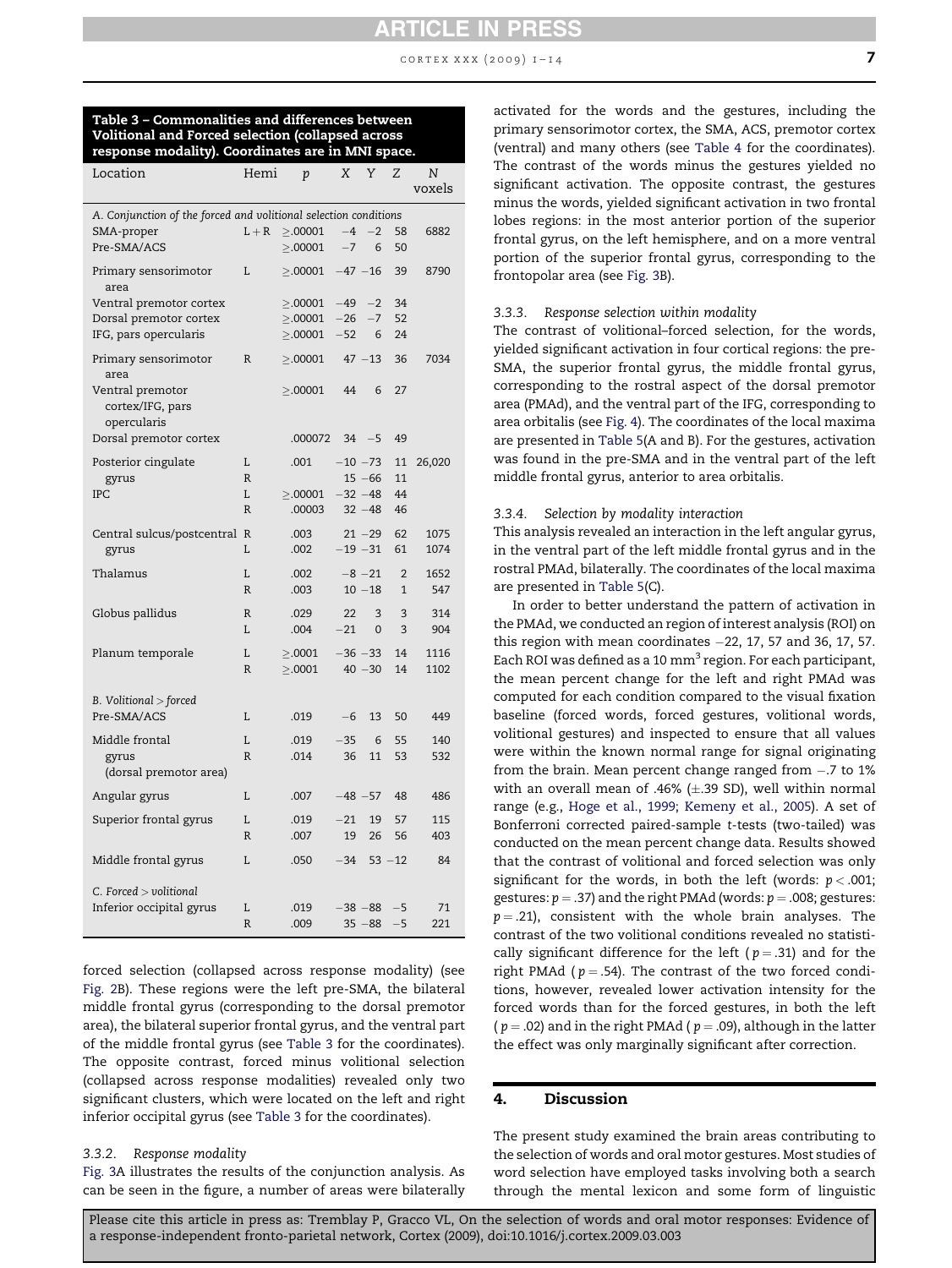

Fig. 3 – Top panel (A): conjunction of the subject-level words and gestures contrasts (words–baseline and gestures–baseline). In red are activations that survived a set significance threshold ( $p \ge 0.05$ , corrected). Bottom panel (B): group-level activation  $(N = 18)$  for the contrast of gestures–words, collapsed across selection mode. See [Fig. 2](#page-5-0) for more details.

processing, such as semantic-based word generation (e.g., [Crosson et al., 2001; Thompson-Schill et al., 1997; Tremblay](#page-11-0) [and Gracco, 2006](#page-11-0)). In such studies, the focus is usually on the specific linguistic processes, rendering the comparison of word selection with the selection of other types of motor responses difficult. In the present study, we used a selection paradigm in which no search in the mental lexicon and no

linguistic analysis were required. All responses (words and oral gestures) were held in working memory throughout the study, and retrieved based on arbitrary SR associations. Response selection was either stimulus-driven (forced) or volitional. In general, our results demonstrate that the selection of both words and oral motor responses using the same set of effectors activates a similar network of brain areas,

<span id="page-7-0"></span>

| Table 4 – Commonalities and differences between WORDS and GESTURES (collapsed across selection mode). Coordinates<br>are in MNI space. |              |                  |       |              |      |          |  |  |  |
|----------------------------------------------------------------------------------------------------------------------------------------|--------------|------------------|-------|--------------|------|----------|--|--|--|
| Location                                                                                                                               | Hemi         | $\boldsymbol{p}$ | X     | Y            | Z    | N voxels |  |  |  |
| A. Conjunction of the WORDS and GESTURES                                                                                               |              |                  |       |              |      |          |  |  |  |
| Primary sensorimotor area                                                                                                              | L            | > 00001          | $-47$ | $-16$        | 39   | 8028     |  |  |  |
| Ventral premotor cortex/IFG pars opercularis                                                                                           |              | > 00001          | $-56$ | $-1$         | 24   |          |  |  |  |
| Primary sensorimotor area                                                                                                              | $\mathbb{R}$ | > 0.00001        | 47    | $-13$        | 36   | 7236     |  |  |  |
| Ventral premotor cortex/IFG pars opercularis                                                                                           |              | > 00001          | 61    | $\mathbf{1}$ | 21   |          |  |  |  |
| SMA/pre-SMA/ACS                                                                                                                        | L            | > 00001          | $-4$  | $-2$         | 58   | 5974     |  |  |  |
| Central sulcus/postcentral gyrus                                                                                                       | L            | .003             | $-19$ | $-31$        | 61   | 1416     |  |  |  |
|                                                                                                                                        | $\mathbb{R}$ | .007             | 22    | $-29$        | 60   | 224      |  |  |  |
| Posterior cingulate gyrus                                                                                                              | L            | .020             | $-15$ | $-72$        | 10   | 718      |  |  |  |
|                                                                                                                                        | $\mathbb{R}$ | .002             | 16    | $-66$        | 11   | 819      |  |  |  |
| Planum temporale                                                                                                                       | R            | .001             | 41    | $-28$        | 12   | 329      |  |  |  |
| B. Gestures $>$ words                                                                                                                  |              |                  |       |              |      |          |  |  |  |
| Superior frontal gyrus, frontopolar area                                                                                               |              | .010             | $-9$  | 42           | $-4$ | 192      |  |  |  |
| Superior frontal gyrus                                                                                                                 |              | .016             | $-5$  | 53           | 37   | 103      |  |  |  |

Table 4 – Commonalities and differences between WORDS and GESTURES (collapsed across selection mode). Coordinates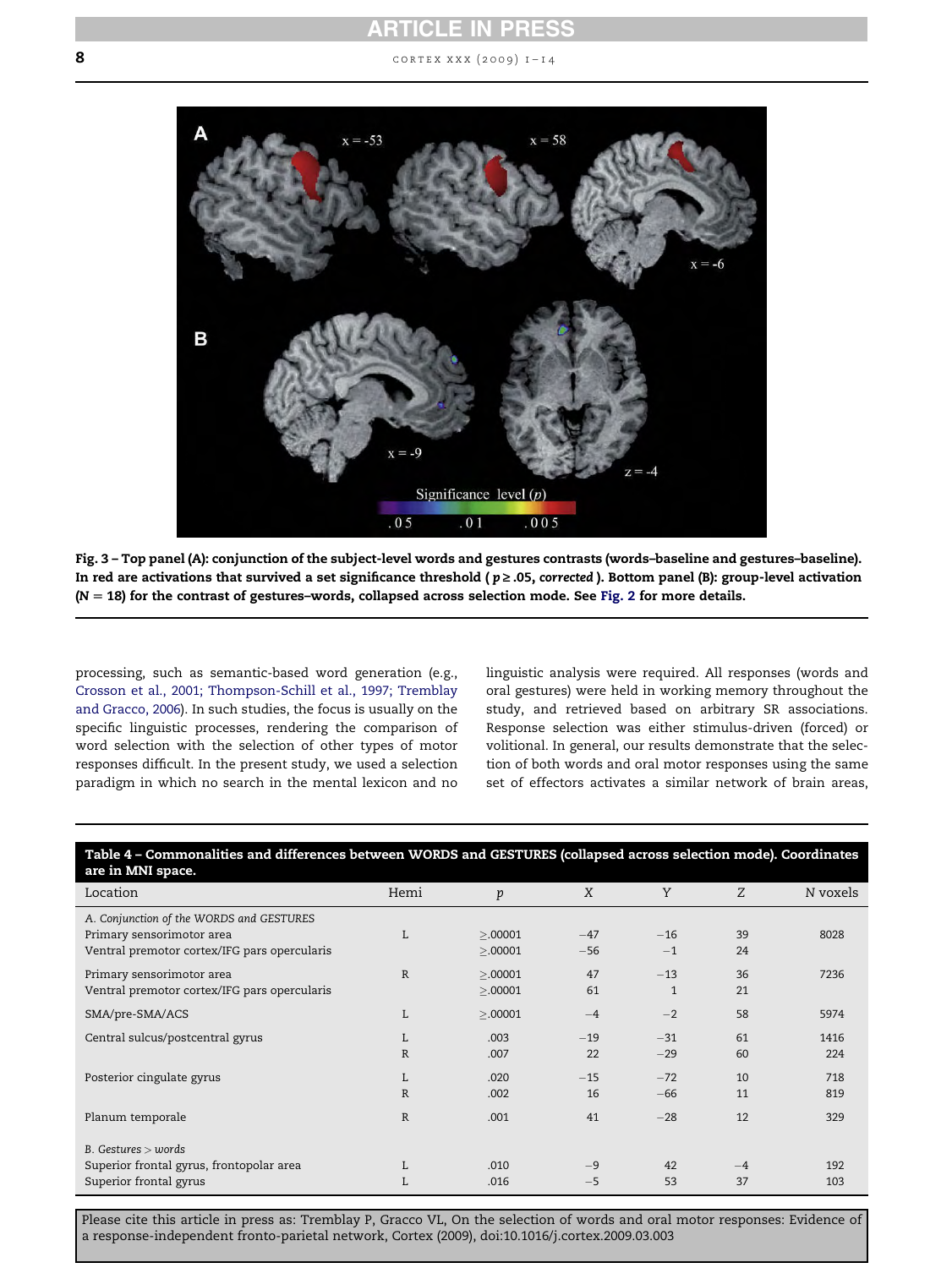### $C$  ORTEX XXX (2009)  $I-I$  4



Fig.  $4$  – Top panel (A): group-level activation (N = 18) for the contrast of volitional-forced selection, for the words. Bottom panel (B): group-level activation ( $N = 18$ ) for the contrast of volitional-forced selection, for the gestures. See [Fig. 2](#page-5-0) for more details.

including the medial frontal (pre-SMA and ACS bilaterally) and the prefrontal cortex. These areas have previously been identified as contributing to the response selection process [\(Alario et al., 2006; Buckner et al., 1995; Crosson et al., 2001;](#page-11-0) [Friston et al., 1991; Frith et al., 1991; Goldberg, 1985;](#page-11-0) [Hyder](#page-12-0) [et al., 1997; Lau et al., 2004, 2006; Rowe et al., 2000; Rushworth](#page-12-0) [et al., 2002; Tremblay and Gracco, 2006; Thut et al., 2000;](#page-12-0) [Tremblay et al., 2008\)](#page-12-0). The present results and those of previous studies suggest that these distributed neural regions reflect a number of potential functional contributions to the response selection process.

### 4.1. A core region for response selection: the pre-SMA

<span id="page-8-0"></span>The present results suggest that the pre-SMA contributes substantially to response selection. While a number of regions were activated for the response selection process in general, only the pre-SMA was significantly activated in both volitional and forced selection, and showed differential activation for volitional compared with forced responses regardless of the response modality. Previous fMRI studies have reported increased activation in the pre-SMA for linguistic tasks involving volitional selection of words compared to tasks requiring the production of stimulus-driven words (e.g., [Alario](#page-11-0) [et al., 2006; Crosson et al., 2001;](#page-11-0) [Etard et al., 2000](#page-11-0); [Tremblay](#page-13-0) [and Gracco, 2006\)](#page-13-0). More ecological LNG production tasks, such as the production of narratives, requiring the volitional selection of multiple words and/or phrases, as well as different forms of linguistic planning (e.g., syntaxic encoding, semantic processing, etc.), also engage the pre-SMA ([Blank](#page-11-0) [et al., 2002; Braun et al., 2001\)](#page-11-0). However, the implementation of the selection process and associated cognitive/linguistic processes are convolved making observations about either separately difficult. In the present study, the selection of words and oral gestures was based on arbitrary SR associations and involved no linguistic processing. Interestingly, our results are consistent with the imaging literature on word generation, showing an increase in activation level in the pre-SMA. Our results are also consistent with the imaging literature on non-speech movements implicating the pre-SMA in response selection ([Deiber et al., 1996; Hyder et al., 1997; Lau](#page-11-0) [et al., 2004, 2006; Nachev et al., 2005; Sakai et al., 2000;](#page-11-0) [Tremblay et al., 2008; Ullsperger and von Cramon, 2001](#page-11-0)) as well as with a recent rTMS study demonstrating that stimulation of the pre-SMA interferes with the volitional selection of finger movements ([Hadland et al., 2001\)](#page-12-0).

Results of a recent fMRI study comparing blocks of selfinitiated volitional and forced button presses, however, stand at odds with the present results and those previous ones. In that study, no activation in the pre-SMA was found for the direct comparison of volitional and forced selection and the authors suggested that the pre-SMA is not involved in response selection [\(Mueller et al., 2007](#page-12-0)). However, because of the experimental setup used in that study, in which volitional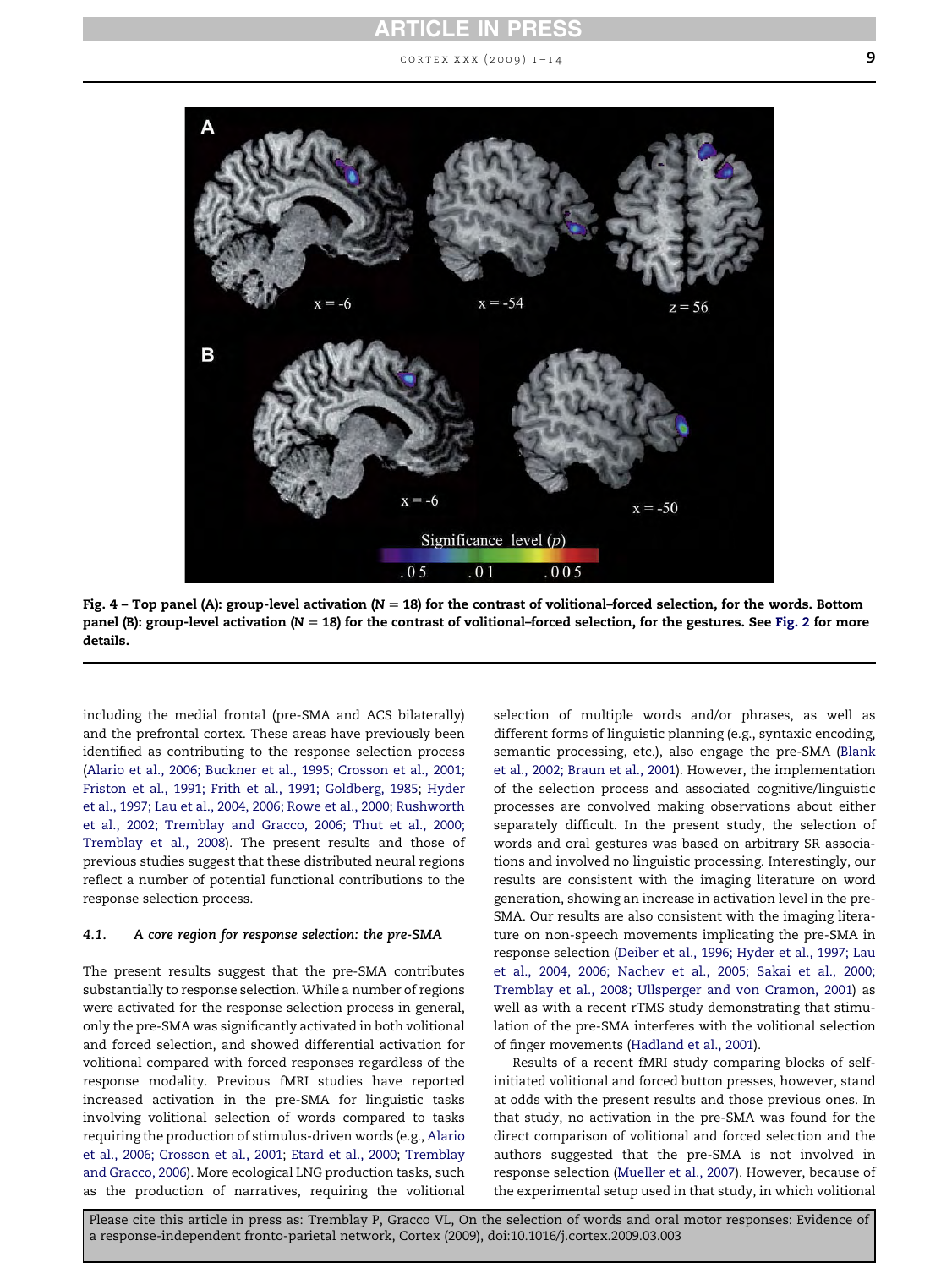**10 c** or t ex x x x (2009)  $I-I4$ 

#### Table 5 – Local maxima within significant clusters for the contrast of volitional and forced, within response modality, and for the interaction between selection and modality. Coordinates are in MNI space.

| Location                             | Hemi         | $\boldsymbol{p}$       |                | X Y Z           |      | N<br>voxels |
|--------------------------------------|--------------|------------------------|----------------|-----------------|------|-------------|
| A. Volitional > forced WORDS         |              |                        |                |                 |      |             |
| Pre-SMA/ACS                          | L            | .030                   |                | $-5$ 22 44      |      | 245         |
| Superior frontal gyrus               | L            | .06<br>(n.s.)          | $-21$          | 18              | 57   | 127         |
|                                      | $\mathbb{R}$ | .004                   | 15             | 27              | 56   | 1231        |
| Middle frontal gyrus (dorsal         | L            | $.1$ (n.s.) $-37$ 7 51 |                |                 |      |             |
| premotor area)                       | R            | .017                   | 34             | 13 <sup>7</sup> | 52   | 670         |
| IFG, pars orbitalis                  | L            | .009                   | $-54$ 28 $-12$ |                 |      | 519         |
| B. Volitional > forced GESTURES      |              |                        |                |                 |      |             |
| Pre-SMA/ACS                          | I.           | .04                    | $-7$           | 22              | 47   | 154         |
| Middle frontal gyrus                 | L            | .01                    | $-50$          | 49              | $-2$ | 301         |
| C. Selection by modality interaction |              |                        |                |                 |      |             |
| Angular gyrus                        | L            | $.000001 -47 -58$      |                |                 | 44   | 1156        |
| Middle frontal gyrus                 | L            | .02                    | $-50$          | 50              | $-2$ | 145         |
| Middle frontal gyrus (dorsal         | L.           | .05                    | $-22$          | 17              | 57   | 125         |
| premotor area)                       | R            | .07<br>(n.s.)          | 36             | 17              | 57   | 64          |

movements were performed in blocks, it is possible that participants prepared sequences of movements ahead of time, instead of selecting one movement at a time, thereby minimizing selection-related activation in the pre-SMA on a trial-by-trial basis, and resulting in similar activation level in for volitional and forced selection trials. Thus, in essence, the comparison of the two conditions used in that study did not equate the comparison of a volitional and a forced selection conditions, which explains the absence of a selection mode effect in the pre-SMA. In sum, by examining the pre-SMA activation pattern in a set of selection conditions matched for the number of response alternative and attention level, we were able to demonstrate that the pre-SMA is not only involved in response selection, but that it plays a central role in this process.

# 4.2. Contribution of the premotor area to response selection

<span id="page-9-0"></span>Results revealed a significant main effect of response selection in the PMAd, which is consistent with a number of previous response selection studies ([Goldberg, 1985;](#page-12-0) [Schluter](#page-13-0) [et al., 1998; Rushworth et al., 2002](#page-13-0)). There was, however, an interaction between response selection and response modality reflecting an increased level of activation for the forced gesture condition compared to the forced word condition; the two volitional conditions did not however differ from one another. One possibility is that the oral gestures were associated with greater (motor) difficulty than the words. However, if this were the case, there should be a greater involvement of the PMAd for volitional gesture selection compared to volitional word selection, but this was not the case. Given that the forced selection tasks require learning SR

associations, it appears that the increased level of activation for forced gestures indicates that selecting novel actions based on SR associations requires greater neural resources than selecting well-learned actions (words). As such it appears that the PMAd is involved in response selection with the strength of SR associations a major contributing factor to the degree to which this area is activated. Although our behavioural (accuracy) data couldn't be used to address this possibility due to the high level of performance introducing a ceiling effect as a result of the delayed response paradigm, an analysis of RT or an analysis of the brain electrophysiological or electromagnetic signal might substantiate a processing advantage for familiar compared to unfamiliar tasks. Reports of familiarity effects on RTs are abundant in the literature; familiarity affects word recognition times (e.g., [Forster and Chambers, 1973; Gibson et al., 1970; Howes and](#page-11-0) [Solomon, 1951; Scarborough et al., 1977](#page-11-0)), lexical decision times [\(Bradshaw and Nettleton, 1994; Gerhand and Barry,](#page-11-0) [1999; Morrison and Ellis, 1995](#page-11-0)), word naming times ([Gerhand](#page-12-0) [and Barry, 1998; Morrison and Ellis, 2000](#page-12-0)), and object/picture naming times [\(Barry et al., 1997; Ellis and Morrison, 1998\)](#page-11-0).

## 4.3. Contribution of the DLPFC to response selection

Consistent with a number of previous studies, the DLPFC was involved in the volitional and forced selection conditions (e.g., [Abrahams et al., 2003; Buckner et al., 1995; Cunnington et al.,](#page-11-0) [2006;](#page-11-0) [Frith et al., 1991](#page-12-0); [Jahanshahi et al., 1999a, 1999b; Jahan](#page-12-0)[shahi and Dirnberger, 1998; Rowe et al., 2000\)](#page-12-0). There was no effect of selection on the DLPFC, however, a result that is in contrast with the above-mentioned studies, in which the comparison of volitional and forced selection yielded strong DLPFC activation. In these studies, however, selection was confounded with attention; the volitional selection condition required a higher attention level than the forced selection condition, a simple reaction-time task. In our study, attention was comparable across conditions. Similarly, in a study by [Lau](#page-12-0) [et al. \(2004\)](#page-12-0) attention was carefully controlled in order not to be confounded with selection, and the level of activity in the DLPFC did not vary with selection mode. The hypothesis that the DLPFC is involved in attention to selection is consistent with [Petrides \(2005\)](#page-13-0), who suggested that the DLPFC is involved in self-monitoring of choices and decisions.

# 4.4. Contribution of the IFG (pars triangularis) to response selection

As discussed in the Introduction, the pars triangularis of the left IFG has been implicated in response selection. Activation of the pars triangualris (and sometimes of the opercularis) has been observed in semantic-based word generation (e.g., [Basho](#page-11-0) [et al., 2007; Alario et al., 2006; Amunts et al., 2004; Buckner](#page-11-0) [et al., 1995; Fu et al., 2002;](#page-11-0) [Petersen et al., 1988;](#page-13-0) [Thompson-](#page-13-0)[Schill et al., 1997; Tremblay and Gracco, 2006](#page-13-0)), letter-based word generation [\(Abrahams et al., 2003; Phelps et al., 1997](#page-11-0)) and word stem completion paradigms (e.g., [Buckner et al., 1995;](#page-11-0) [Palmer et al., 2001\)](#page-11-0). In the present study, in which words were selected but not generated, no activation in the pars triangularis of the IFG was found. This finding, which stands at odds with the above results, is consistent with studies of motor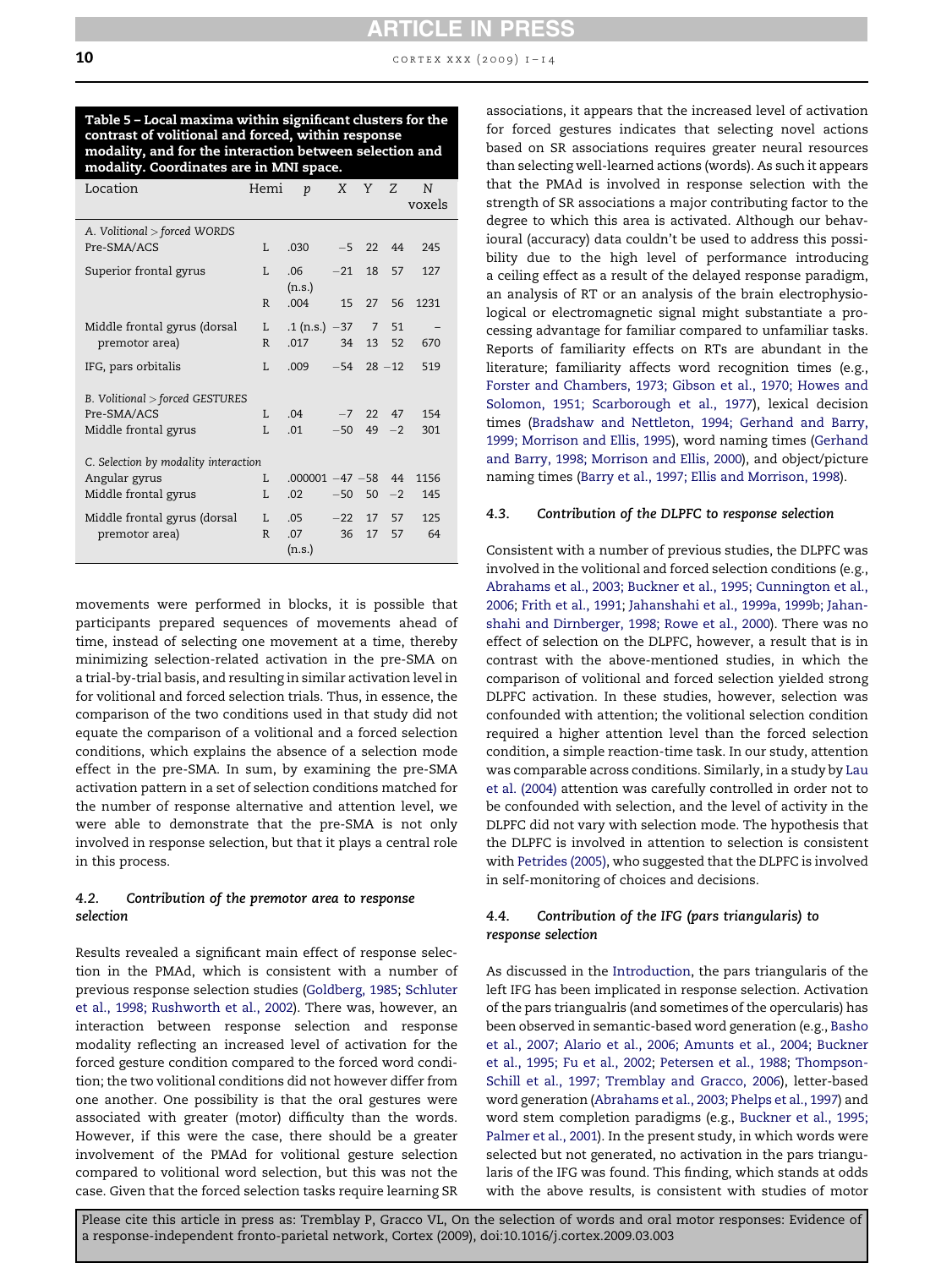$C$  ORTEX XXX (2009)  $I-I$  4

response selection (e.g., finger, hand, and eye movements), which typically do not report activation in pars triangularis (e.g., [Cunnington et al., 2006; Deiber et al., 1996; Frith et al.,](#page-11-0) [1991; Hester et al., 2007; Lau et al., 2006\)](#page-11-0). Taken together, these results suggest that pars triangularis plays a role in linguistic processing (accessing or searching the mental lexicon, semantic and phonological search) but not in response selection per se (see also [Amunts et al., 2004](#page-11-0); [Costafreda et al.,](#page-11-0) [2006; Grindrod et al., 2008;](#page-11-0) [Petersen et al., 1988](#page-13-0)).

#### 4.5. Parietal lobe contribution to response selection

In the present study, large portions of the bilateral parietal lobe were strongly activated, including the intraparietal cortex (IPC) and the superior parietal lobule (SPL). There is extensive literature relating the parietal cortex, especially the IPC, to action planning mechanisms, including the selection of motor responses ([Bunge et al., 2002; Deiber et al., 1996; Lau et al.,](#page-11-0) [2004](#page-11-0)) and the selection of spatial locations (e.g., [Rowe et al.,](#page-13-0) [2000; Schumacher et al., 2007\)](#page-13-0). It has been suggested that the IPC is involved in activating or generating a set of competing response alternatives on the basis of SR associations (e.g., [Bunge et al., 2002; Huettel, 2006](#page-11-0)). In the present study, the same number of response alternatives had to be activated/ generated for the forced and the volitional conditions, which might explain why there was no difference in the involvement of the IPC across selection conditions. This finding is consistent with the hypothesis that the IPC is involved in activating or generating a set of competing response alternatives.

The anterior part of the left angular gyrus was the only parietal region significantly modulated by selection mode; it also exhibited a selection by modality interaction. It is worth mentioning that this area was not significantly activated in any of the experimental conditions; rather it showed a (nonsignificant) negative activation (''deactivation'') in the forced selection condition (particularly for the words, hence the interaction). The activation in the volitional conditions, words and gestures, was near zero. Given the overall low activation level, it is difficult to interpret the contribution of this area in response selection. One possibility is that the angular gyrus was relatively more engaged in the volitional selection task compared to the forced selection task due to a shift in attention from forced to volitional selection. While the selection conditions were matched for visual stimuli complexity and attention level, the volitional selection condition required a contribution of motivational centers that was not required for forced selection. This was necessary to bias the choice of a response. In the forced selection task, responses were specified by visual stimuli, thus no motivational input was needed. Previous imaging studies of finger and eye movements have shown the angular gyrus to be sensitive to changes in visual stimulus saliency and cue validity ([Vossel et al., 2009\)](#page-13-0) and changes in visual target velocity [\(Nagel et al., 2008](#page-12-0)). More related to the current results is that activation in the angular gyrus increases when switching between two movement patterns ([De Jong et al., 1999; Nagel et al., 2008](#page-11-0)). Together, these findings suggest that the angular gyrus in the present study may be contributing to the re-orienting of attention, which may be needed when switching from a stimulus-driven mode of response selection to a more internally driven mode.

#### 4.6. Response selection and word production

The present results reveal a largely overlapping network for the production of words and oral gestures, a finding that is consistent with previous imaging studies of tongue movements and other non-verbal oral gestures (e.g., [Bonilha et al.,](#page-11-0) [2006; Bookheimer et al., 2000; Braun et al., 2001; Corfield et al.,](#page-11-0) [1999](#page-11-0)), which have shown foci of activation distributed across a number of higher-order sensorimotor regions, including the SMA, the thalamus, the basal ganglia, the insula and the cerebellum. This network is similar to the one that is observed during the production of speech (e.g., [Gracco et al., 2005;](#page-12-0) [Riecker et al., 2005\)](#page-12-0). A main effect of response modality (gestures > words) was found only in two rostral prefrontal areas, including the frontopolar area, possibly reflecting the necessity to monitor the selection/execution of the less familiar oral motor responses more carefully than the words.

Importantly, the present results provide evidence that a general selection process, independent of response modality, is involved in the selection of words, a finding that is consistent with the result of a recent study using electroencephalography, in which word selection was compared to finger movement selection [\(Tremblay et al., 2008\)](#page-13-0). Despite the pivotal role of word selection in verbal communication, very few studies have focused on the manner in which motor responses are selected during spoken LNG production. As mentioned in the Introduction, contemporary models of speech and LNG production (e.g., [Guenther et al., 2006; Indefrey and Levelt, 2004; Riecker et al.,](#page-12-0) [2005](#page-12-0)) do not include a general response selection process, and in fact, most models do not include any domain-general processes. In order to integrate the apparent domain-general response selection process into models of word production, it is critical to examine the representational level (conceptual, lexical, phonologic, phonetic, etc.) at which this process operates during the production of LNG. One possibility is that the selection process is a non-specific mechanism capable of comparing activation weights of different types of units (motor, non-motor). This suggestion is supported by the participation of the pre-SMA not only in a wide range of motor tasks but also in non-motor tasks such as lexical decisions [\(Carreiras et al.,](#page-11-0) [2006, 2007](#page-11-0)), memory-based decisions [\(Donohue et al., 2008](#page-11-0)), verbal trail-making tests [\(Moll et al., 2002](#page-12-0)), verbal n-back tasks [\(Derrfuss et al., 2004\)](#page-11-0) among others.

### 5. Conclusion

In summary, the present study identified some functional differentiations within the fronto-parietal network supporting response selection. The results show that volitional selection, in general, recruits the same set of brain areas compared to forced (stimulus-driven) selection. What differs across selection modes is mainly the participation of the pre-SMA. The modulation of components within a network independent of response modality is in contrast to suggestions of volitional and stimulus-driven behaviours relying on distinct cortical networks – the medial and lateral premotor areas – previously suggested [\(Goldberg, 1985; Mushiake et al., 1991; Passingham,](#page-12-0) [1985](#page-12-0)). Importantly, the present results also demonstrate that this pre-SMA based process is a domain-general process,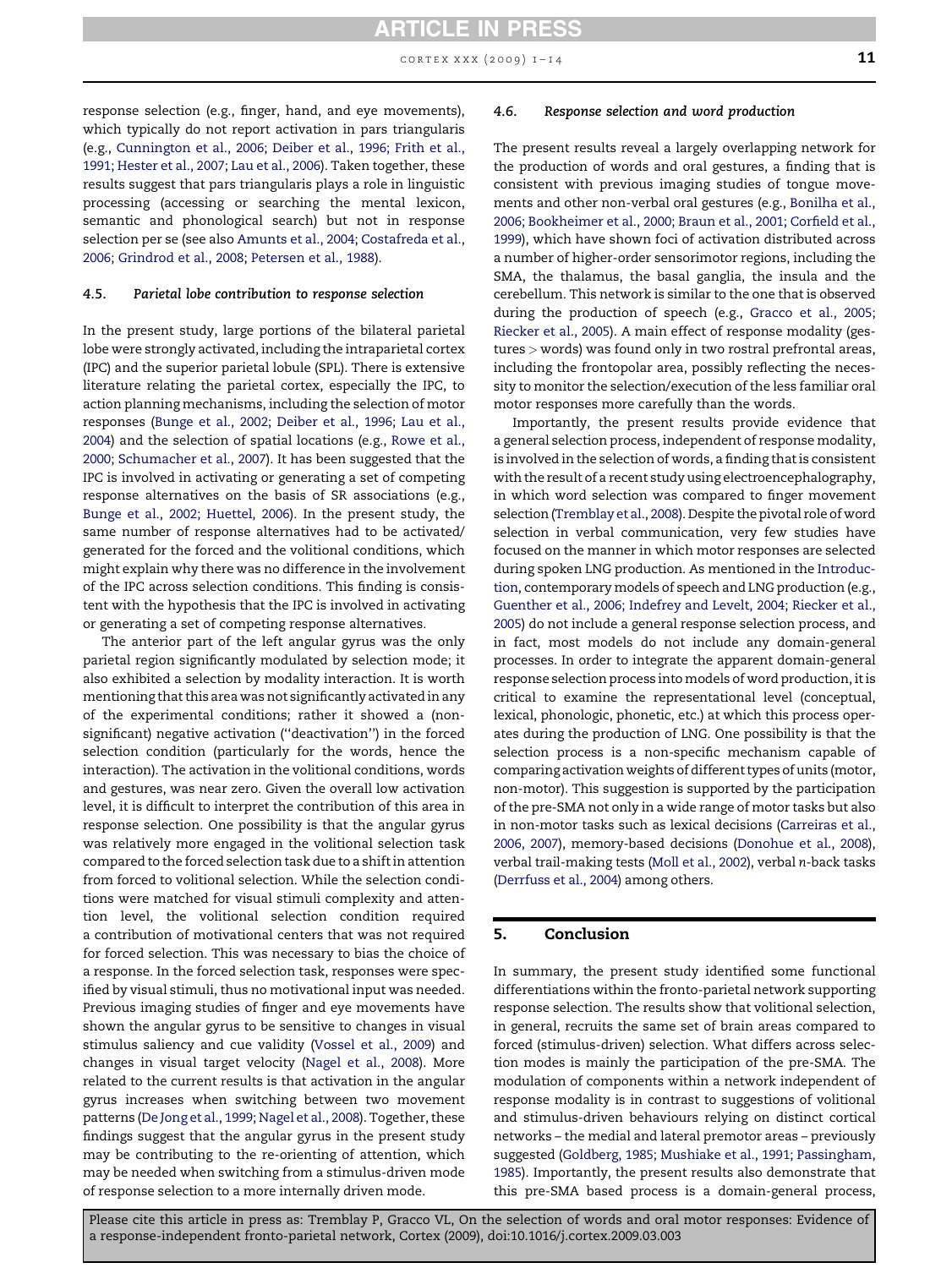**12 c** or t ex x x x (2009)  $I-I4$ 

being involved in the selection of words as well as noncommunicative oral motor gestures.

## Acknowledgments

We would like to acknowledge the research staff and MR technicians at the Montreal Neurological Institute (Montreal, Canada) for their help in collecting the data and Laura Lewis for her help with the analysis of the behavioural data. Thanks also to Shari Baum for her comments on a previous version of this manuscript and to all participants. This study was funded by a Canada Graduate Scholarship from the Canadian Institute for Health Research (CIHR) to P. Tremblay and by research grants from the CIHR and Natural Science and Engineering Council of Canada (NSERC) to V. Gracco.

#### references

- Abrahams S, Goldstein LH, Simmons A, Brammers MJ, Williams SCR, Giampietro VP, et al. Functional magnetic resonance imaging of verbal fluency and confrontation naming using compressed image acquisition to permit overt responses. Human Brain Mapping, 20: 29–40, 2003.
- Alario FX, Chainay H, Lehericy S, and Cohen L. The role of the supplementary motor area (SMA) in word production. Brain Research, 1076: 129–143, 2006.
- Alcock KJ, Passingham RE, Watkins KE, and Vargha-Khadem F. Oral dyspraxia in inherited speech and language impairment and acquired dysphasia. Brain and Language, 75: 17–33, 2000.
- Alcock K. The development of oral motor control and language. Down's Syndrome, Research and Practice: The Journal of the Sarah Duffen Centre/University of Portsmouth, 11: 1–8, 2006.
- Amunts K, Weiss PH, Mohlberg H, Pieperhoff P, Eickhoff S, Gurd JM, et al. Analysis of neural mechanisms underlying verbal fluency in cytoarchitectonically defined stereotaxic space-the roles of Brodmann areas 44 and 45. Neuroimage, 22: 42–56, 2004.
- Ballard KJ, Robin DA, and Folkins JW. An integrative model of speech motor control: a response to Ziegler. Aphasiology, 17: 37–48, 2003.
- Barry C, Morrison CM, and Ellis AW. Naming the Snodgrass and Vanderwalt pictures: effects of age of acquisition, frequency, and name agreement. Quarterly Journal of Experimental Psychology: Human Experimental Psychology, 50A: 560–585, 1997.
- Basho S, Palmer ED, Rubio MA, Wulfeck B, and Müller R. Effects of generation mode in fMRI adaptations of semantic fluency: paced production and overt speech. Neuropsychologia, 45: 1697–1706, 2007.
- Blank SC, Scott SK, Murphy K, Warburton E, and Wise RJ. Speech production: Wernicke, Broca and beyond. Brain, 125: 1829–1838, 2002.
- Bonilha L, Moser D, Rorden C, Baylis GC, and Fridriksson J. Speech apraxia without oral apraxia: Can normal brain function explain the physiopathology? Neuroreport, 17: 1027–1031, 2006.
- Bradshaw J and Nettleton N. Articulatory interference and the heterophone effect. Journal of Experimental Psychology, 102: 88– 94, 1994.
- <span id="page-11-0"></span>Braun AR, Guillemin A, Hosey L, and Varga M. The neural organization of discourse: an H2 15O-PET study of narrative production in English and American sign language. Brain, 124: 2028–2044, 2001.
- Bookheimer SY, Zeffiro TA, Blaxton TA, Gaillard PW, and Theodore WH. Activation of language cortex with automatic speech tasks. Neurology, 55: 1151–11577, 2000.
- Buckner RL, Raichle ME, and Petersen SE. Dissociation of human prefrontal cortical areas across different speech production tasks and gender groups. Journal of Neurophysiology, 4: 2163–2173, 1995.
- Bunge SA, Hazeltine E, Scanlon MD, Rosen AC, and Gabrieli JD. Dissociable contributions of prefrontal and parietal cortices to response selection. Neuroimage, 17: 1562–1571, 2002.
- Carreiras M, Mechelli A, and Price CJ. Effect of word and syllable frequency on activation during lexical decision and reading aloud. Human Brain Mapping, 27: 963–972, 2006.
- Carreiras M, Mechelli A, Estevez A, and Price CJ. Brain activation for lexical decision and reading aloud: two sides of the same coin? Journal of Cognitive Neuroscience, 19: 433–444, 2007.
- Corfield DR, Murphy K, Josephs O, Fink GR, Frackowiak RS, Guz A, et al. Cortical and subcortical control of tongue movement in humans: a functional neuroimaging study using fMRI. Journal of Applied Physiology, 86: 1468–1477, 1999.
- Costafreda SG, Fu CH, Lee L, Everitt B, Brammer MJ, and David AS. A systematic review and quantitative appraisal of fmri studies of verbal fluency: Role of the left inferior frontal gyrus. Human Brain Mapping, 27: 799–810, 2006.
- Cox RW and Jesmanowicz A. Real-time 3D image registration for functional MRI. Magnetic Resonance in Medicine, 42: 1014–1018, 1999.
- Collins DL, Neelin P, Peters TM, and Evans AC. Automatic 3D inter-participant registration of MR volumetric data in standardized talairach space. Journal of Computer Assisted Tomography, 18: 192–205, 1994.
- Crosson B, Sadek JR, Maron L, Gökçay D, Mohr C, Auerbach EJ, et al. Relative shift in activity from medial to lateral frontal cortex during internally versus externally guided word generation. Journal of Cognitive Neuroscience, 13: 272–283, 2001.
- Cunnington R, Windischberger C, Robinson S, and Moser E. The selection of intended actions and the observation of others' actions: a time-resolved fMRI study. Neuroimage, 29: 1294–1302, 2006.
- Deiber MP, Ibanez V, Sadato N, and Hallett M. Cerebral structures participating in motor preparation in humans: a positron emission tomography study. Journal of Neurophysiology, 75: 233–247, 1996.
- De Jong BM, Willemsen ATM, and Paans AMJ. Brain activation related to the change between bimanual motor programs. NeuroImage, 9: 290–297, 1999.
- Derrfuss J, Brass M, and Von Cramon DY. Cognitive control in the posterior frontolateral cortex: evidence from common activations in task coordination, interference control, and working memory. Neuroimage, 23: 604–612, 2004.
- Donohue SE, Wendelken C, and Bunge SA. Neural correlates of preparation for action selection as a function of specific task demands. Journal of Cognitive Neuroscience, 20: 694–706, 2008.
- Eden GE, Joseph JE, Brown HE, Brown CP, and Zeffiro TA. Utilizing hemodynamic delay and dispersion to detect fmri signal change without auditory interference: The behavior interleaved gradients technique. Magnetic Resonance in Medicine, 41: 13–20, 1999.
- Edmister WB, Talavage TM, Ledden PJ, and Weisskoff RM. Improved auditory cortex imaging using clustered volume acquisition. Human Brain Mapping, 7: 89–97, 1999.
- Ellis AW and Morrison CM. Real age-of-acquisition effects in lexical retrieval. Journal of Experimental Psychology. Learning, Memory, and Cognition, 24: 515–523, 1998.
- Etard O, Mellet E, Papathanassiou D, Benali K, Houde O, Mazoyer B, et al. Picture naming without Broca's and Wernicke's area. Neuroreport, 11: 617–622, 2000.
- Forster KI and Chambers SM. Lexical access and naming 884 time. Journal of Verbal Learning and Verbal Behavior, 12: 627–635, 1973.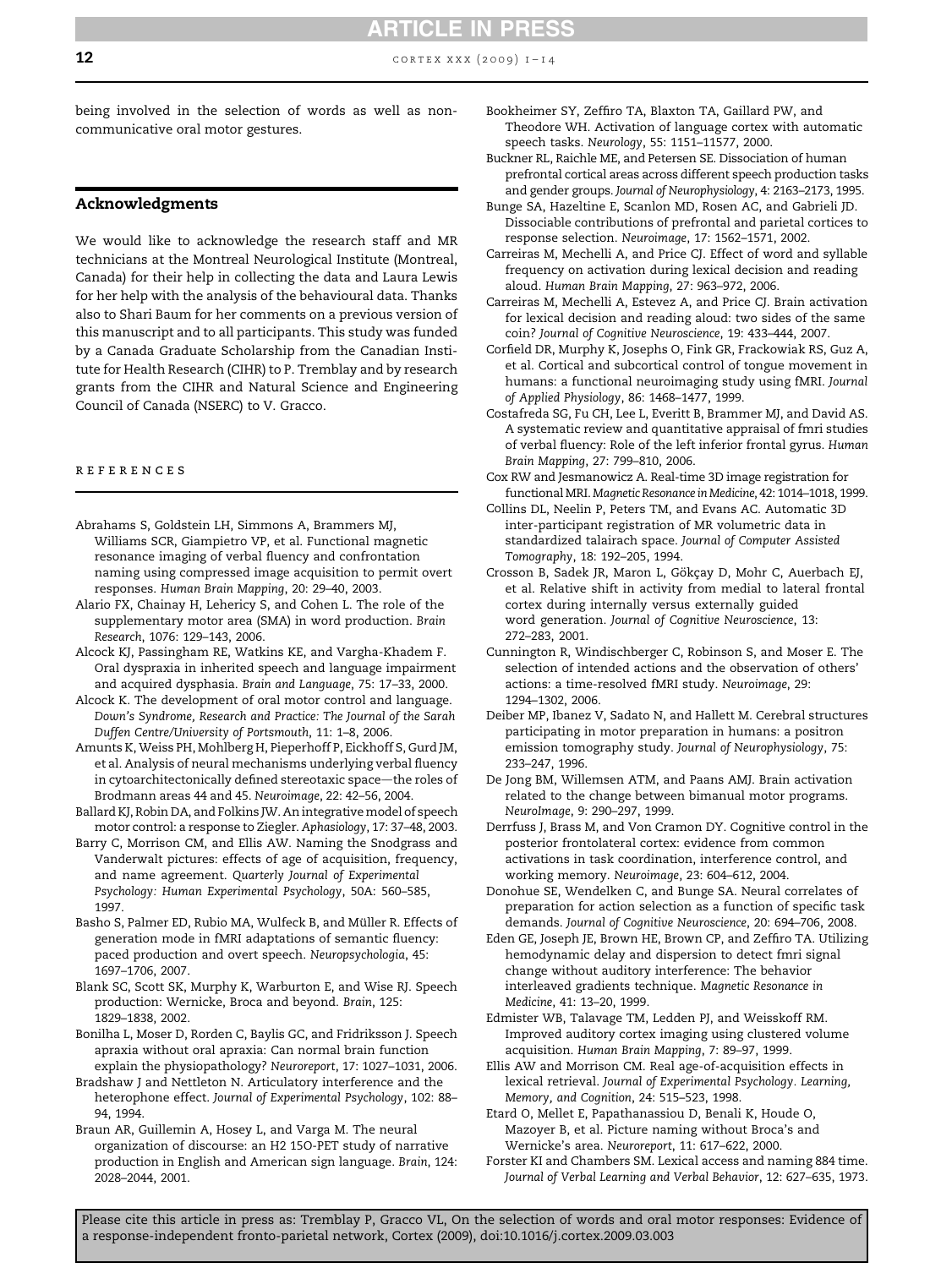#### $C$  ORTEX XXX (2009)  $I-I$  4 13

- Friston KJ, Frith CD, Liddle PF, and Frackowiak RS. Investigating a network model of word generation with positron emission tomography. Proceedings of the Royal Society of London Series B: Biological Sciences, 244: 241–246, 1991.
- Friston KJ, Williams S, Howard R, Frackowiak RS, and Turner R. Movement-related effects in fMRI time-series. Magnetic Resonance in Medicine, 35: 346–355, 1996.
- Frith CD, Friston K, Liddle PF, and Frackowiak RS. Willed action and the prefrontal cortex in man: a study with PET. Proceedings of the Royal Society of London Series B: Biological Sciences, 244: 241–246, 1991.
- Fu CH, Morgan KJS, Williams SC, Andrew C, Vythelingum GN, and Mcguire PK. A functional magnetic resonance imaging study of overt letter verbal fluency using a clustered acquisition sequence: Greater anterior cingulate activation with increased task demand. Neuroimage, 17: 871–879, 2002.
- Garavan H, Ross TJ, Kaufman J, and Stein EA. A midline dissociation between error-processing and response-conflict monitoring. Neuroimage, 20: 1132–1139, 2003.
- Gentilucci M, Benuzzi F, Gangitano M, and Grimaldi S. Grasp with hand and mouth: a kinematic study on healthy subjects. Journal of Neurophysiology, 86: 1685–1699, 2001.
- Gibson EJ, Shurcliff A, and Yonas A. Utilization of spelling 895 patterns by deaf and hearing subjects. In Levin H and Williams JP (Eds), Basic Studies on Reading. New York: Basic Books, 1970.
- Gentilucci M. Grasp observation influences speech production. European Journal of Neuroscience, 17: 179–184, 2003.
- Gerhand S and Barry C. Word frequency effects in oral reading are not merely age-of-acquisition effects in disguise. Journal of Experimental Psychology, 24: 267–283, 1998.
- Gerhand S and Barry C. Age of acquisition and frequency effects in speeded word naming. Cognition, 73: B27–B36, 1999.
- Goldberg G. Supplementary motor area structure and function: Review and hypothesis. Behavioral and Brain Sciences, 8: 567– 616, 1985.
- Gracco VL, Tremblay P, and Pike B. Imaging speech production using fMRI. Neuroimage, 26: 294–301, 2005.
- Grindrod CM, Bilenko NY, Myers EB, and Blumstein SE. The role of the left inferior frontal gyrus in implicit semantic competition and selection: An event-related fmri study. Brain Research, 2008.
- Guenther FH, Ghosh SS, and Tourville JA. Neural modeling and imaging of the cortical interactions underlying syllable production. Brain and Language, 96: 280–301, 2006.
- Hadland KA, Rushworth MF, Passingham RE, Jahanshahi M, and Rothwell JC. Interference with performance of a response selection task that has no workingmemory component: an rTMS comparison of the dorsolateral prefrontal and medial frontal cortex. Journal of Cognitive Neuroscience, 13: 1097–1108, 2001.
- Hester R, D'Esposito M, Cole MW, and Garavan H. Neural mechanisms for response selection: comparing selection of responses and items from working memory. Neuroimage, 34: 446–454, 2007.
- Hoge RDAJ, Gill B, Crelier GR, Marrett S, and Pike GB. Investigation of BOLD signal dependence on cerebral blood flow and oxygen consumption: the deoxyhemoglobin dilution model. Magnetic Resonance in Medicine, 42: 849–863, 1999.
- Howes DH and Solomon RL. Visual duration threshold as a 917 function of word-probability. Journal of Experimental Psychology, 41: 401–410, 1951.
- Huettel SA. Behavioural, but not reward, risk modulates activation of prefrontal, parietal, and insular cortices. Journal of Cognitive, Affective and Behavioral Neuroscience, 6: 141–151, 2006.
- <span id="page-12-0"></span>Hyder F, Phelps EA, Wiggins CJ, Labar KS, Blamire AM, and Shulman RG. ''Willed action'': a functional MRI study of the human prefrontal cortex during a sensorimotor task.

Proceedings of the National Academy of Sciences of the United States of America, 94: 6989–6994, 1997.

- Indefrey P and Levelt WJM. The spatial and temporal signatures of word production components. Cognition, 92: 101–144, 2004.
- Jahanshahi M and Dirnberger G. The left dorsolateral prefrontal cortex and random generation of responses: studies with transcranial magnetic stimulation. Neuropsychologia, 37: 181–190, 1998.
- Jahanshahi M, Dirnberger G, Fuller R, and Frith CD. The role of the dorsolateral prefrontal cortex in random number generation: a study with positron emission tomography. Neuroimage, 12: 713–725, 1999a.
- Jahanshahi M, Profice P, Brown RG, Ridding MC, Dirnberger G, and Rothwell JC. The effects of transcranial magnetic stimulation over the dorsolateral prefrontal cortex on suppression of habitual counting during random number generation. Brain, 121: 1533–1544, 1999b.
- Jahanshahi M and Frith CD. Willed action and its impairments. Cognitive Neuropsychology, 15: 483–533, 1998.
- Kemeny S, Ye FQ, Birn R, and Braun AR. Comparison of continuous overt speech fMRI using BOLD and arterial spin labeling. Human Brain Mapping, 24: 173–183, 2005.
- Kimura D and Watson N. The relation between oral movement control and speech. Brain and Language, 37: 565–590, 1989.
- Lau HC, Rogers RD, Ramnani N, and Passingham RE. Willed action and attention to the selection of action. Neuroimage, 21: 1407– 1415, 2004.
- Lau H, Rogers RD, and Passingham RE. Dissociating response selection and conflict in the medial frontal surface. Neuroimage, 29: 446–451, 2006.
- Lu MT, Preston JB, and Strick PL. Interconnections between the prefrontal cortex and the premotor areas in the frontal lobe. Journal of Comparative Neurology, 341: 375–392, 1994.
- Ludlow CL, Hoit J, Kent R, Ramig LO, Shrivastav R, Strand E, et al. Translating principles of neural plasticity into research on speech motor control recovery and rehabilitation. Journal of Speech, Language, and Hearing Research, 51: S240–S258, 2008.
- Luppino G, Matelli M, Camarda R, and Rizzolatti G. Corticocortical connections of area F3 (SMA-proper) and area F6 (pre-SMA) in the macaque monkey. Journal of Comparative Neurology, 338: 114–140, 1993.
- Milner B. Some effects of frontal lobectomy in man. In Warren JM (Ed), The Frontal Granular Cortex and Behaviour. New York: McGraw-Hill, 1964: 313–334.
- Moll J, De Oliveira-Souza R, Moll FT, Bramati IE, and Andreiuolo PA. The cerebral correlates of set-shifting: an fMRI study of the trail making test. Arquivos de Neuro-Psiquiatria, 60: 900–905, 2002.
- Morrison CM and Ellis AW. Roles of word frequency and age of acquisition in word naming and lexical decision. Journal of experimental psychology. Learning, memory, and cognition, 21: 116– 133, 1995.
- Morrison CM and Ellis AW. Real age of acquisition effects in word naming and lexical decision. British Journal of Psychology, 91: 167–180, 2000.
- Mueller VA, Brass M, Waszak F, and Prinz W. The role of the preSMA and the rostral cingulate zone in internally selected actions. Neuroimage, 37: 1354–1361, 2007.
- Mushiake H, Inase M, and Tanji J. Neuronal activity in the primate premotor, supplementary, and precentral motor cortex during visually guided and internally determined sequential movements. Journal of Neurophysiology, 66: 705–718, 1991.
- Nachev P, Rees G, Parton A, Kennard C, and Husain M. Volition and conflict in human medial frontal cortex. Current Biology, 15: 122–128, 2005.
- Nagel M, Sprenger A, Hohagen F, Binkofski F, and Lencer R. Cortical mechanisms of retinal and extraretinal smooth